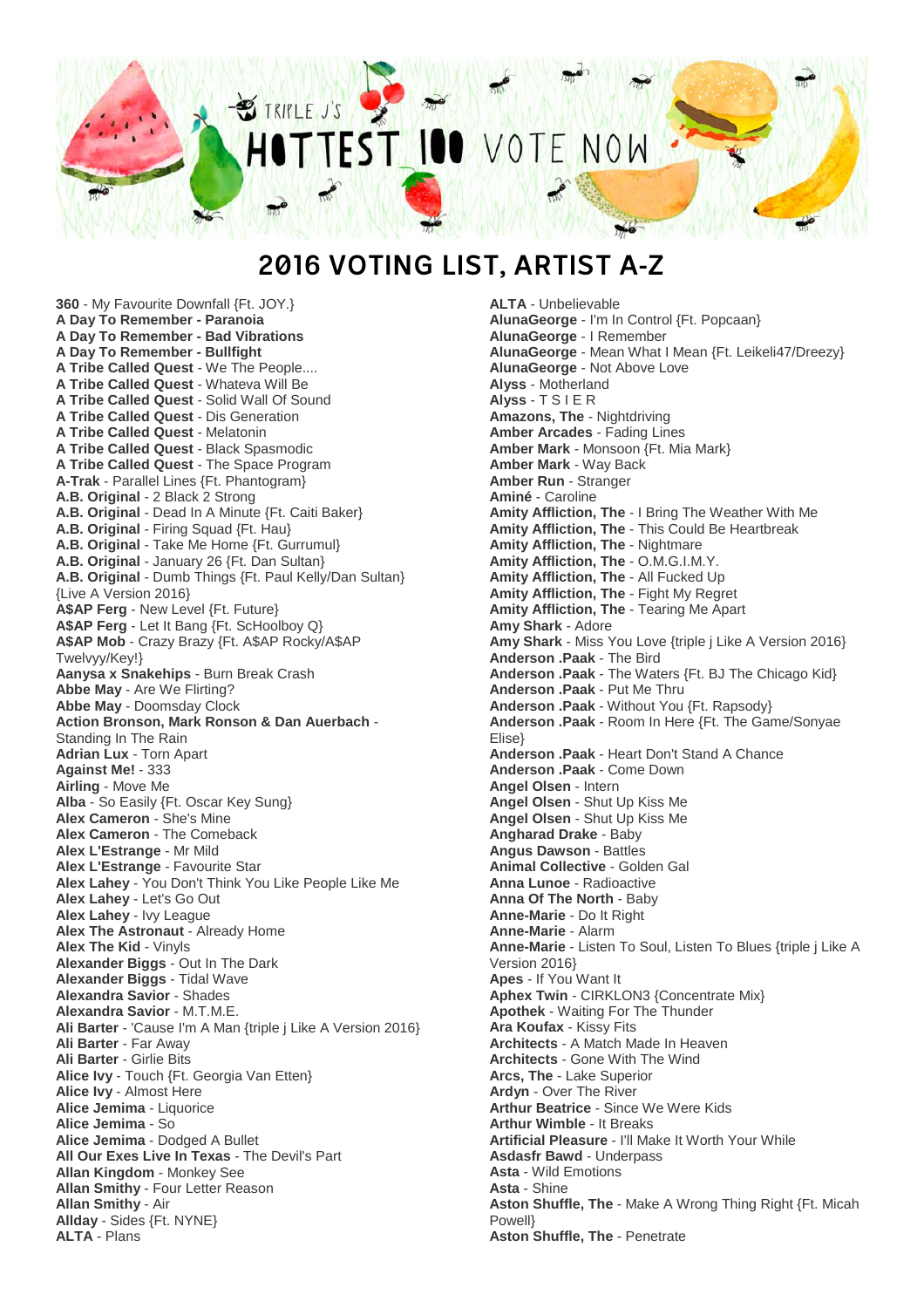**Astronautalis** - Sike! **Atmosphere** - Salma Hayek **AURORA** - Conqueror **AURORA** - Warrior **AURORA** - I Went Too Far **AUSTEN** - Faded **Austra** - Utopia **AUSTRALIA** - Love Is Better **Avalanches, The** - Frankie Sinatra **Avalanches, The** - If I Was A Folkstar **Avalanches, The** - Colours **Avalanches, The** - Subways **Avalanches, The** - Going Home **Avalanches, The** - Saturday Night Inside Out **Avalanches, The** - Because I'm Me **Avalanches, The** - The Noisy Eater **Avalanches, The** - Harmony **Avalanches, The** - The Wozard Of Iz **Avalanches, The** - Sunshine **Avenged Sevenfold** - Sunny Disposition **Average Rap Band** - Pizza Man **Ayla** - Like The Other Kids **B Boys** - Get A Grip **B Boys** - Seagulls **B Wise** - 40 Days **B Wise** - No Questions **B-Town Warriors** - People Of The Red Sunset **Baauer** - GoGo! **Baauer** - Day Ones {Ft. Novelist/Leikeli47} **Baauer** - Way From Me {Ft. Tirzah} **Baauer** - Kung Fu {Ft. Pusha T/Future} **Baauer** - Temple {Ft. M.I.A./G-DRAGON} **Babaganouj** - Sorry **Babaganouj** - Star **BABYMETAL** - Karate **Bad Pony** - Zombie **Bad Pony** - Sideways **Bad//Dreems** - Mob Rule **BADBADNOTGOOD** - Speaking Gently **BADBADNOTGOOD** - Hyssop Of Love {Ft. Mick Jenkins} **BadBadNotGood** - Time Moves Slow {Ft. Sam Herring} **Bag Raiders** - Friend Inside **Bag Raiders** - Checkmate {Ft. Benjamin Joseph} **Balance And Composure** - Postcard **Ball Park Music** - Nihilist Party Anthem **Ball Park Music** - Whipping Boy **Ball Park Music** - Feelings **Ball Park Music** - Pariah **Ball Park Music** - Peppy **Ball Park Music** - Suit Yourself **Ball Park Music** - Leef **Band Of Skulls** - Killer **Band Of Skulls** - Bodies **Banff X Caitlin Park** - My Love, My Lover **Banks** - Gemini Feed **Banks** - Fuck With Myself **Banks** - Lovesick **Banks** - Mind Games **Banks** - Trainwreck **Banks** - This Is Not About Us **Banks** - To The Hilt **Banks & Steelz** - Love & War {Ft. Ghostface Killah} **Banoffee** - I'm Not Sorry **Barli** - Insignificunts **Baro** - wdubi {Ft. Nasty Mars/Marcus} **Baroness** - Try To Disappear **Basement** - Aquasun **Basement** - Brother's Keeper **Basement** - Hanging Around **Basement** - Lose Your Grip **Basement** - Oversized **Basement** - Promise Everything **Battlehounds** - Good Man **BATTS** - Kiki

**BATTS** - Lie To Me **BAYNK** - What You Need {Ft. Nika} **Bayonne** - Spectrolite **Beach Baby** - Lost Soul **Beach Slang** - Punks In A Disco Bar **Bear's Den** - Auld Wives **Beartooth** - Agressive **Beaty Heart** - Flora **Beautiful Monument, The** - Disorder **Bec Sandridge** - You're A Fucking Joke **Bec Sandridge** - High Tide **Beck** - Wow **BEL** - Melancholia **Belligerents, The** - Before, I Am **Belligerents, The** - Caroline **Ben Wright Smith** - Sand Grabber **Bennies, The** - Legalise (But Don't Tax) **Bennies, The** - Detroit Rock Ciggies **Benson** - Step To Me {Ft. Marcus Azon} **Betty & Oswald** - Schmuck **Beyoncé** - Hold Up **Beyoncé** - Sorry **Beyoncé** - 6 Inch {Ft. The Weeknd} **Beyoncé** - Freedom {Ft. Kendrick Lamar} **Beyoncé** - Don't Hurt Yourself {Ft. Jack White} **Beyoncé** - Forward {Ft. James Blake} **Bibio** - Town & Country **Big Black Delta** - Bitten By The Apple {Ft. Kimbra} **Big Deal** - Avalanche **Big Moon, The** - Cupid **Big Moon, The** - Silent Movie Susie **Big Scary** - The Opposite Of Us **Big Scary** - Oxygen **Big Scary** - Double Darkness **Big Scary** - Savior Add Vice **Big Scary** - Lone Bird **Big Scary** - Flutism **Big Scary** - Over Matter **Big Sean** - Bounce Back **Big Smoke** - Best Of You **Big Thief** - Masterpiece **Big White** - Down At The Beach **Billy Davis** - No Longer Lovers **Billy Fox** - Avalanche **Birds Of Tokyo** - Brace **Birds Of Tokyo** - Harlequins **Birds Of Tokyo** - Empire **Birds Of Tokyo** - Gods **Birds Of Tokyo** - Discoloured {Ft. Hayley Mary} **Birds Of Tokyo** - Above / Below **Birds Of Tokyo** - Catastrophe **Birdz** - Rise {Ft. Jimblah} **Birdz** - Black Lives Matter **BJ The Chicago Kid - The New Cupid {Ft. Kendrick Lamar} Black Foxxes** - Husk **Black Mountain** - Florian Saucer Attack **Blaenavon** - Let's Pray **Bleached** - Keep On Keepin' On **Bleached** - Wednesday Night Melody **Blessed** - Sorrows **Blessed** - Insanity **Blink-182** - Bored To Death **Blink-182** - Rabbit Hole **Blink-182** - No Future **Blink-182** - Los Angeles **Bliss N Eso** - Dopamine {Ft. Thief} **Bloc Party** - The Good News **Bloc Party** - Stunt Queen **Blood Orange** - Best To You {Ft. Empress Of} **Blood Orange** - E.V.P. **Bloods** - Bring My Walls Down **Bob Evans** - Ever Fallen In Love (With Someone You Shouldn't've) **Bob Evans** - Matterfact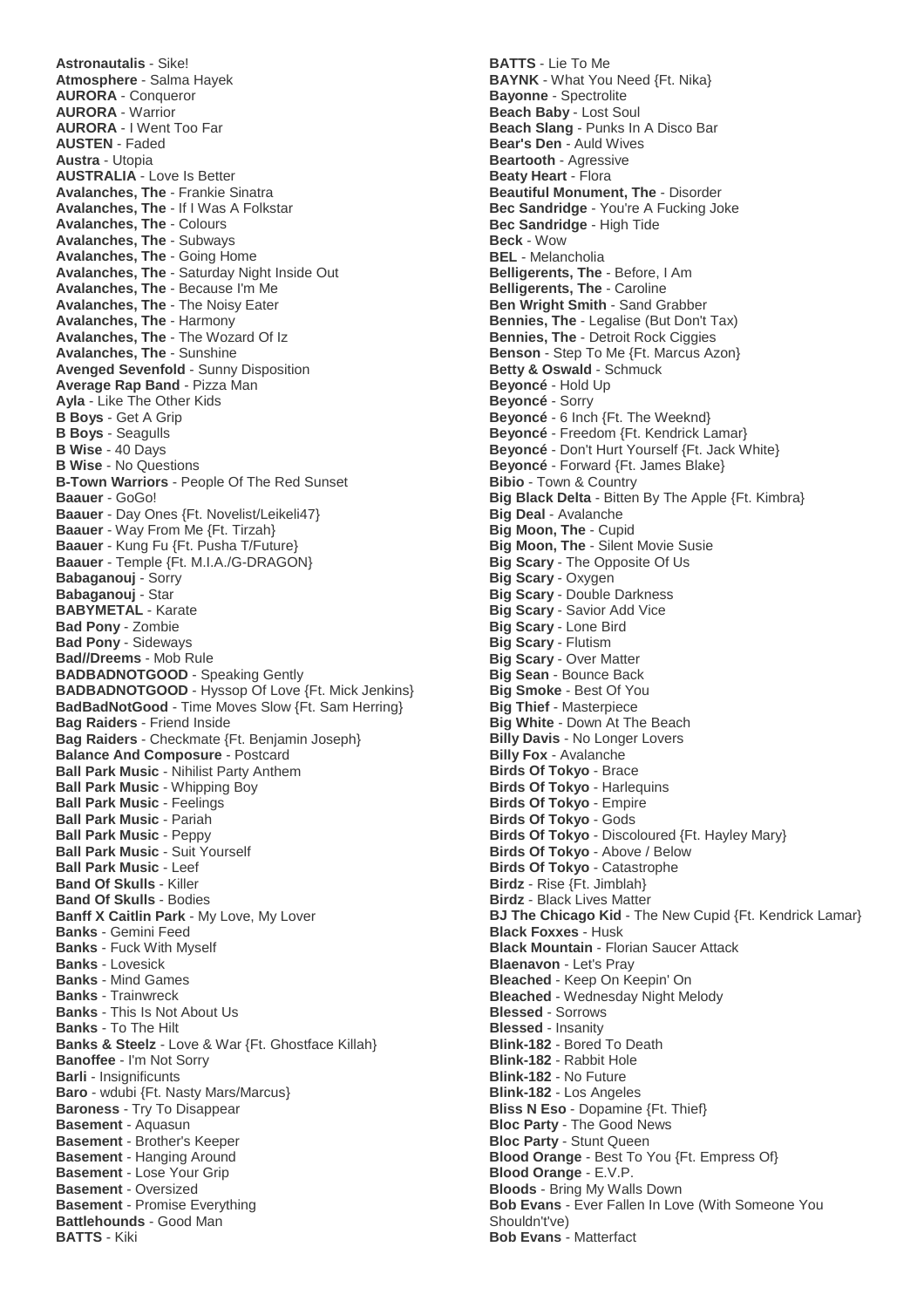**Bon Iver** - 22 (OVER S∞∞N) [Bob Moose Extended Cab Version] **Bon Iver** - 10 d E A T h b R E a s T (Extended Version) **Bon Iver** - 33 "GOD" **Bon Iver** - 29 #Strafford APTS **Bon Iver** - 8 (circle) **Bon Iver** - 666 ʇ **Bonobo** - Kerala **Bonzai** - 2B **BOO SEEKA** - Oh My **Bootleg Rascal** - The Hills {triple j Like A Version 2016} **Bootleg Rascal** - Love Her Like I Love You **Boy & Bear** - Back To Black {triple j Like A Version 2016} **Boys Noize** - Euphoria {Ft. Remy Banks} **Boys Noize** - Starchild {Ft. Polica} **Boys Noize & Hudson Mohawke** - Birthday {Ft. Danny Brown/Spank Rock/Pell} **Braille Face** - Because **Brand New** - I Am A Nightmare **Brave, The** - Searchlights **Brawlers** - Day Job **Brendan Maclean** - Hugs Not Drugs (Or Both) **Brightness** - Oblivion **British India** - I Thought We Knew Each Other **Broadhurst** - Little Lover **Broods** - Free **Broods** - Couldn't Believe **Broods** - We Had Everything **Broods** - Heartlines **Broods** - Freak Of Nature {Ft. Tove Lo} **Broods** - One Dance {triple j Like A Version 2016} **Bruno Furlan** - Dinamo **Brutalist** - Strep **Bugs** - Instant Coffee **BUOY** - Clouds & Rain **BUOY** - Exit **BV** - HUH **Cage The Elephant** - Trouble **Caiti Baker** - Heavy On My Heart **Cameron Avery** - C'est Toi **Camp Cope** - Done **Camp Cope** - Lost: Season One **Camp Cope** - Jet Fuel Can't Melt Steel Beams **Camp Cope** - Maps {triple j Like A Version 2016} **Camp Cope** - Keep Growing **Canary** - Fickle Heart **Canary** - Chameleon **Captives** - Vines **Car Seat Headrest** - Vincent **Car Seat Headrest** - Fill In The Blank **Carl Renshaw** - End **Cashmere Cat** - Wild Love {Ft. The Weeknd/Francis And The Lights} **Cassius** - Action {Ft. Cat Power/Mike D} **Cassius** - The Missing {Ft. Ryan Tedder/Jaw} **Castlecomer** - Escapism **Cat Empire, The** - Bulls **Cat Empire, The** - Get Some {triple j Like A Version 2016} **Cat's Eyes** - Drag **Catfish And The Bottlemen** - Soundcheck **Catfish And The Bottlemen** - 7 **Catfish And The Bottlemen** - Twice **Catfish And The Bottlemen** - Postpone **Catfish And The Bottlemen** - Anything **Catfish And The Bottlemen** - Glasgow **Catfish And The Bottlemen** - Oxygen **Catfish And The Bottlemen** - Emily **Catfish And The Bottlemen** - Outside **Ceres** - Happy In Your Head **Ceres** - Choke **Ceres** - Laundry Echo **Ceres** - 91, Your House **Chance The Rapper** - No Problem {Ft. Lil Wayne/2 Chainz} **Chance The Rapper** - Summer Friends {Ft. Jeremih/Francis

& The Lights} **Chance The Rapper** - All We Got {Ft. Kanye West/Chicago Children's Choir} **Chance The Rapper** - Blessings **Chance The Rapper** - Same Drugs **Chance The Rapper** - Smoke Break {Ft. Future} **Chance The Rapper** - All Night {Ft. Knox Fortune} **Chase & Status** - Control {Ft. Slaves} **Chemical Brothers, The** - C-h-e-m-i-c-a-l **Cherry Glazerr** - Told You I'd Be With The Guys **Chet Porter** - Stay {Ft. Chelsea Cutler} **Childish Gambino** - Me And Your Mama **Childish Gambino** - Redbone **Christopher Port** - Heavens **Christopher Port** - My Love **Chrome Sparks** - All Or Nothing **Chronixx** - Out Deh **Chvrches** - Warning Call (Theme from Mirror's Edge Catalyst} **Chvrches** - Bury It {Ft. Hayley Williams} **Chymes** - Grow **Circa Waves** - Wake Up **Citizen Kay** - Brickhouse/Uptown Funk {triple j Like A Version 2016} **City Calm Down** - Spanish Sahara {triple j Like A Version 2016} **Clams Casino** - All Nite {Ft. Vince Staples} **Clams Casino** - Be Somebody {Ft. A\$AP Rocky/Lil B} **Clams Casino** - 32 Levels {Ft. Lil B/Joe Newman} **Claptone** - How Deep Is Your Love {triple j Like A Version 2015} **Clea** - Dire Consequences **Cleopold** - Not Coming Down **CLEWS** - Feel **Client Liaison** - Wild Life **Client Liaison** - Off White Limousine **Client Liaison** - World Of Our Love **clipping.** - Wriggle **cln** - Owls **cln** - Mist **Cloud Nothings** - Modern Act **Cloud Nothings** - Internal World **Clowns** - Destroy The Evidence **Clubfeet** - Canyons **Coda Chroma** - Ones & Ohs **Coda Conduct** - Click Clack (Front N Back) **Coda Conduct** - Usually I'm Cool {Ft. Jimblah} **Collarbones** - The Cut **Columbus** - Raindrop **Columbus** - Say What You Want **Communions** - Don't Hold Anything Back **Community Radio** - Real Transformation **Confidence Man** - Boyfriend (Repeat) **Conner Youngblood** - A Summer Song **Contrast** - Vanishing Point **COPYCATT** - Play School Theme {triple j Unearthed 2016 Remix Winner} **Courtney Barnett** - Three Packs A Day **Courtney Barnett** - New Speedway Boogie **Courtneys, The** - Silver Velvet **courtship.** - Stop For Nothing **Cousin Tony's Brand New Firebird** - Melbourne Bitter **Creases, The** - Impact **Crepes** - Hidden Star **Crookers** - Beautiful **CRX** - Ways To Fake It **CRX** - Anything **Crystal Castles** - Char **Crystal Castles** - Fleece **Crystal Fighters** - All Night **Crystal Fighters** - Ways I Can't Tell **Cub Sport** - I Can't Save You **Cub Sport** - Come On Mess Me Up **Cub Sport** - Ultralight Beam {triple j Like A Version 2016}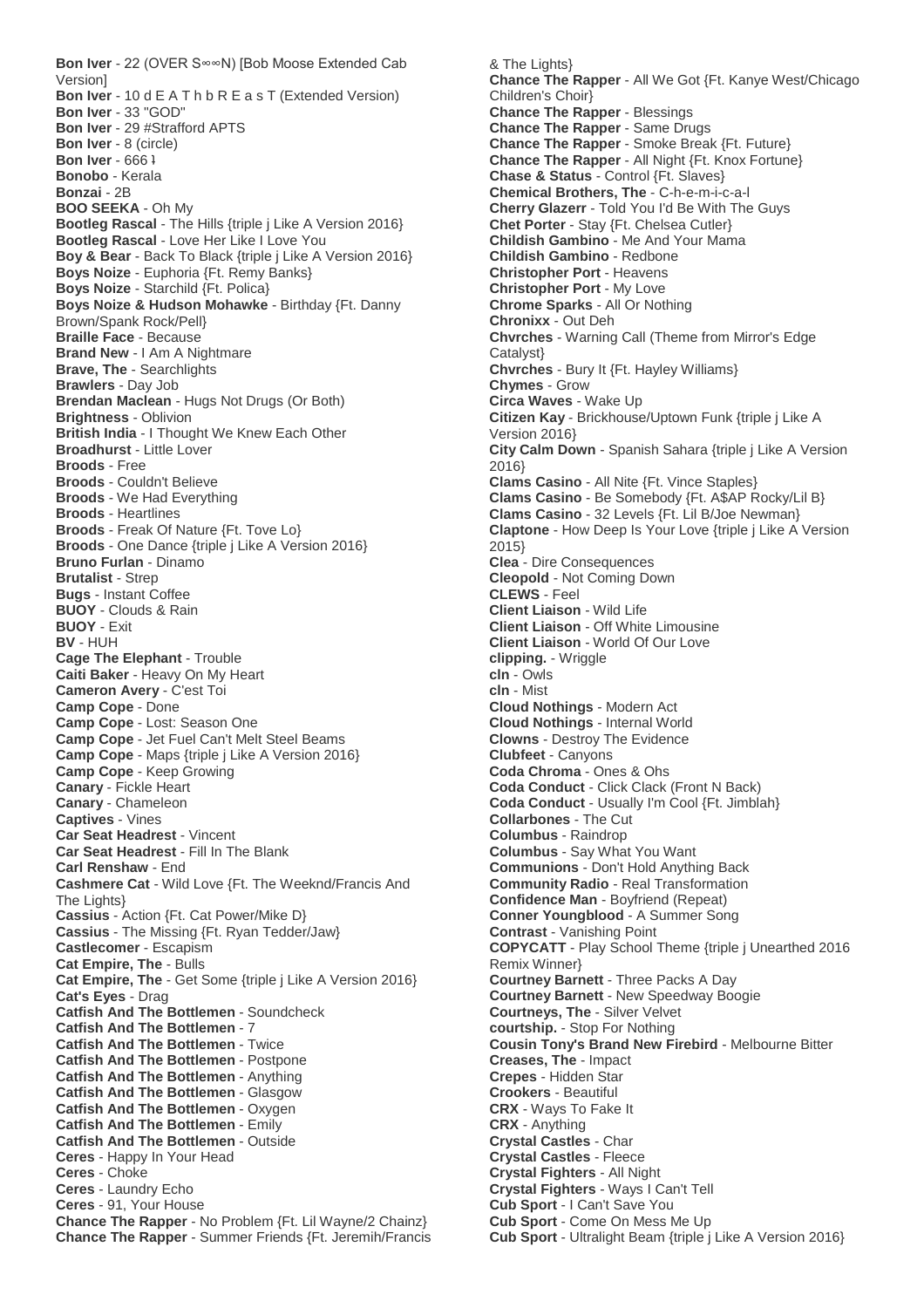**D.D Dumbo** - Satan **D.D Dumbo** - Walrus **D.D Dumbo** - In The Water **D.D Dumbo** - Cortisol **D.D Dumbo** - Alihukwe **D.D Dumbo** - King Franco Picasso **D.D Dumbo** - The Day I First Found God **D.D Dumbo** - Brother **D.D Dumbo** - Oyster **D.R.A.M.** - Cute **D.R.A.M.** - Misunderstood {Ft. Young Thug} **D'Opus & Roshambo** - Escha **D'Opus & Roshambo** - Brush You Off {Ft. Lash & Jedbrii} **Daedelus** - Special Re: Quest **Daggy Man** - What You Desire **Daggy Man** - Dumb Bird **Dan Sultan** - Magnetic **Daniel Trakell** - All We Do **Danny Brown** - When It Rain **Danny Brown** - Pneumonia **Danny Brown** - Really Doe {Ft. Kendrick Lamar/Ab-Soul/Earl Sweatshirt} **Danny Brown** - Tell Me What I Don't Know **Danny Brown** - Rolling Stone {Ft. Petite Noir} **Danny Brown** - Ain't It Funny **Danny L Harle** - Broken Flowers **Danny Ross** - We Are Songs **Dappled Cities** - That Sound **Darling James** - The Itch **Darling James** - God's Graffiti **Daughter** - New Ways **Daughter** - How **Daughter** - Mothers **Daughter** - Alone / With You **Daughter** - No Care **Daughter** - To Belong **Dave** - Wanna Know {Ft. Drake} **David Bowie** - Lazarus **David Bowie** - Blackstar **Day Wave** - Deadbeat Girl **Day Wave** - Wasting Time **DBFC** - Autonomic De La Soul - Pain {Ft. Snoop Dogg} **De La Soul** - Drawn {Ft. Little Dragon} **Deadmau5** - Snowcone **Deadmau5** - Let Go {Ft. Grabbitz} **DEAN** - Bonnie & Clyde **Dean Lewis** - Waves **Deap Vally** - Smile More **Deap Vally** - Gonnawanna **Death Grips** - Eh **Declan McKenna** - Paracetamol **Declan McKenna** - Bethlehem **Declan McKenna** - Isombard **Deep Sea Arcade** - Learning To Fly **Deftones** - Prayers/Triangles **Delta Riggs, The** - Surgery Of Love **Delta Riggs, The** - Never Seen This Before **DEN** - Poltergeist **DEN** - Poltergeist **DENNI** - Wolves {Ft. Kuren} **Denpasar** - Breeze **Denzel Curry** - This Life **Descendents** - Victim Of Me **Desiigner** - Panda **Desiigner** - Overnight **Desiigner** - Tiimmy Turner **Diger Rokwell** - All Time Glow {Ft. Mathas} **Digitalism** - Utopia **DIIV** - Out Of Mind **DIIV** - Under The Sun **Dillinger Escape Plan, The** - Limerent Death **Dillinger Escape Plan, The** - Symptom Of Terminal Illness **Dillon Francis** - Candy {Ft. Snappy Jit}

**Dillon Francis** - Anywhere {Ft. Will Heard} **Dimension** - Automatik **Disclosure** - BOSS **Disclosure & Al Green** - Feel Like I Do **Disclosure & Eats Everything** - Moog For Love **DJ Khaled** - For Free {Ft. Drake} **DJ Khaled** - I Got The Keys {Ft. JAY Z/Future} **DJ Khaled** - Holy Key {Ft. Big Sean/Kendrick Lamar/Betty Wright} **DJ Shadow** - Nobody Speak {Ft. Run The Jewels} **DJ Snake** - Sahara {Ft. Skrillex} **DMA'S** - Too Soon **DMA'S** - Step Up The Morphine **DMA'S** - Melbourne **DMA'S** - Play It Out **DMA'S** - In The Moment **DMA's** - Timeless **DMA's** - Believe {triple j Like A Version 2016} **Domo Genesis** - Dapper {Ft. Anderson .Paak} **Domo Genesis** - Coming Back {Ft. Mac Miller} **DOPE LEMON** - Uptown Folks **DOPE LEMON** - Marinade **Dorsal Fins** - Sedated **Dorsal Fins** - High Low **Dorsal Fins** - Romeo **Downsyde** - Only Got Now **Drake** - Summer Sixteen **Drake** - Too Good {Ft. Rihanna} **Drake** - 9 **Drake** - Feel No Ways **Drake** - Hype **Drake** - Views **Drake** - One Dance {Ft. Wizkid/Kyla} **Drake** - Fake Love **Drapht** - All Love **Drapht** - Mexico {Ft. Dune Rats} **Drapht** - Monsoon {Ft. Bradley Stone} **Drapht** - Monday Monday **Drapht** - BAD {Ft. Nat Dunn} **Drapht** - Don Quixote {Ft. Hilltop Hoods} **Drapht** - Gun **Drapht** - Frankie Sinatra {triple j Like A Version 2016} **Dream On Dreamer** - Stay **Dream Rimmy** - Landslide **Dreller** - Control **Dro Carey** - Grow Lithe **Dro Carey** - Queensberry Rules {Ft. KUČKA} **Dro Carey** - Elevate {Ft. Cadell/Chocolate} **Drones, The** - To Think That I Once Loved You **Drones, The** - Boredom **Drugdealer** - Suddenly {Ft. Weyes Blood} **Ducky** - Bliss **Duke Dumont** - Be Here **Dumb Punts** - Space Waster **Dune Rats** - Bullshit **Dune Rats** - Scott Green **Dusky** - Ingrid Is A Hybrid **Dusky** - Long Wait {Ft. Solomon Grey} **Dusky** - Songs Of Phase **Dustin Tebbutt** - First Light **Dustin Tebbutt** - Wooden Heart **Dustin Tebbutt** - Give Me Tonight **Dustin Tebbutt** - Still In My Heart **Dylan Joel** - You Got A Friend In Me {triple j Like A Version 2016} **DZ Deathrays** - Blood On My Leather **DZ Deathrays** - Pollyanna **E^ST** - Get Money! {Ft. Mallrat} **Eagulls** - Heads Or Tails **Eats Everything** - Big Discs **Ecca Vandal** - Truth To Trade **Ecca Vandal** - Divided **EDEN** - Sex **Edward R.** - Who's Going To Love You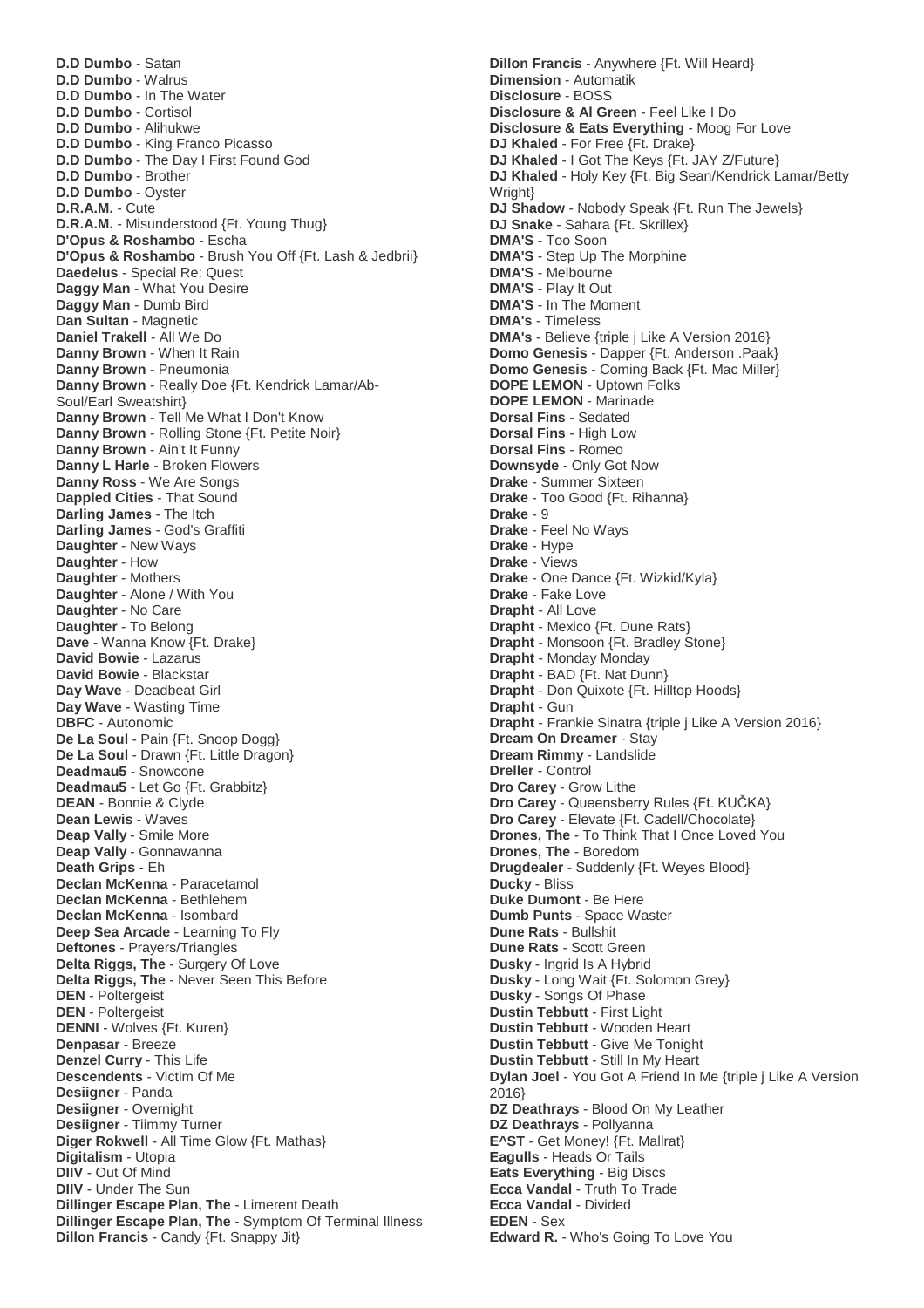**Edward Sharpe & The Magnetic Zeros** - No Love Like Yours **Eliot Sumner** - Firewood **Elizabeth Rose** - Playing With Fire {Ft. Remi} **Elizabeth Rose** - In 3's **Elk Road** - Lights {Ft. Oly} **Elk Road** - Hanging By A Thread {Ft. Natalie Foster} **ELKI** - Thunder **Elliphant** - Step Down **Emily Wurramara** - Black Smoke **Emma Louise** - Talk Baby Talk **Emma Louise** - West End Kids **Emma Louise** - Everything Will Be Fine **Emma Louise** - Illuminate **Emma Louise** - Colours **Emma Louise** - Into My Arms {triple j Like A Version 2016} **Emma Russack** - If You Could See Me Now **Empire Of The Sun - Two Vines Empire Of The Sun** - High And Low **Empire Of The Sun** - Before **Empire Of The Sun** - Friends **Empire Of The Sun** - There's No Need **Empire Of The Sun** - Way To Go **Empire Of The Sun** - Ride **Empire Of The Sun - Digital Life Empire Of The Sun** - To Her Door **Empress Of** - Woman Is A Word **Endless Heights** - Drain **Enschway & LOLO BX** - Counting On You **Every Time I Die** - The Coin Has A Say **Every Time I Die** - C++ (Love Will Get You Killed) **Everything Everything** - I Believe It Now **Ex Reyes** - Bad Timing **Fait** - Reverie **Fakear** - Silver {Ft. Rae Morris} **Fascinator** - Skin Within **Fat White Family** - Tinfoil Deathstar **Fazerdaze** - Little Uneasy **Feki** - Thankful **Feki** - You Got Me {Ft. Dom Vino} **Felix Riebl** - Shadows **Felix Snow** - Love {Ft. Lil Uzi Vert} **FEWS** - 100 Goosebumps **Fieu** - Impossible **Fil Bo Riva** - Like Eye Did **Fishing** - Yuwa **FKA twigs** - Good To Love **Flamingo** - Hypnotised **Flamingo** - At Sea **Flatbush Zombies** - This Is It **Florence + The Machine** - I Love You All The Time {Ft. The Maccabees} **Florence + The Machine** - Too Much Is Never Enough **Florence and the Machine** - Too Much Is Never Enough **Flosstradamus, FKi1st & graves** - Came Up {Ft. Post Malone/Key!} **Flume** - Never Be Like You {Ft. Kai} **Flume** - Say It {Ft. Tove Lo} **Flume** - Smoke & Retribution {Ft. Vince Staples/KUCKA} **Flume** - Helix **Flume** - Lose It {Ft. Vic Mensa} **Flume** - 3 **Flume** - You Know {Ft. Allan Kingdom/Raekwon} **Flume** - Take A Chance {Ft. Little Dragon} **Flume** - Innocence {Ft. AlunaGeorge} **Flume** - Like Water {Ft. MNDR} **Flume** - Free **Flume** - Tiny Cities {Ft. Beck} **Flume** - Wall Fuck **Flume** - Numb & Getting Colder {Ft. KUCKA} **Flume** - Heater **Flyying Colours** - It's Tomorrow Now **Flyying Colours** - Long Holiday **Fono** - Feet On The Ground

**Footsie** - Hot Water {Ft. Giggs} **Foreign/National** - Tristesse **Foreign/National** - Too Sentimental **Formation** - Pleasure **Formation** - Drugs **Fortunes.** - Energy **Fortunes.** - 501s **Fossa Beats** - Echoes {Ft. Elkka} **Fractures** - Alchemy **Fractures** - Fall Harder **Francis And The Lights** - Friends {Ft. Bon Iver} **Francis And The Lights** - See Her Out **Frank Carter & The Rattlesnakes** - Snake Eyes **Frank Carter & The Rattlesnakes** - Lullaby **Frank Gamble** - Heart Speaks **Frank Iero and The Patience** - I'm A Mess **Frank Ocean** - Slide On Me {Ft. Alex G} **Frank Ocean** - Nikes **Frank Ocean** - Pink + White **Frank Ocean** - Solo **Frank Ocean** - Self Control **Frank Ocean** - Nights **Frank Ocean** - Ivy **Frank Ocean** - White Ferrari **Fraser A. Gorman** - Skyscraper Skyline Blues **From Oslo** - No Sound **Froth** - Contact **Froyo** - Pride **Funkoars** - Mad As Hell **Future** - Used To This {Ft. Drake} **Future Of The Left** - The Limits Of Battleships **Gabriel Garzon-Montano** - Sour Mango **Gabriella Cohen** - Alien Anthem **Gallant** - Talking To Myself **Gang Of Youths** - Strange Diseases **Gang Of Youths** - Native Tongue **GANZ** - Light Years {Ft. Maribelle} **GDJYB** - Run! Teens Run! **Genesis Owusu** - Drive Slow **George Maple** - Sticks And Horses {Ft. GoldLink} **George Maple** - Lover **Georgi Kay** - More Than This **Georgia Mae** - Time With You **Geowulf** - Saltwater **Geowulf** - Don't Talk About You **Ghost** - Square Hammer **Gideon Bensen** - Talk Talk **GL** - Grip **GL** - Hallucinate **GLADES** - Drive **GLADES** - Speechless **Glass Animals** - Life Itself **Glass Animals** - Youth **Glass Animals** - Season 2 Episode 3 **Glass Animals** - Pork Soda **Glass Animals** - Mama's Gun **Glass Animals** - The Other Side Of Paradise **Glass Animals** - Take A Slice **Glass Animals** - Cane Shuga **Go Freek** - Interconnected Goat Girl - Country Sleaze **GodWolf** - Feels Right **GØGGS** - Needle Trade Off **Gold Class** - Kids On Fire **Gold Panda** - In My Car **Gold Panda** - Chiba Nights **Golden Age Of Ballooning** - Love & War **Golden Age Of Ballooning** - So They Say **Golden Features** - Wolfie {Ft. Julia Stone} **Golden Vessel** - Do You Think About Me? {Ft. MTNS} **Golden Vessel** - Never Know {Ft. Lastlings} **Golden Vessel** - Vines {Ft. Woodes} **GoldLink** - Zipporah **GoldLink** - Dark Skin Women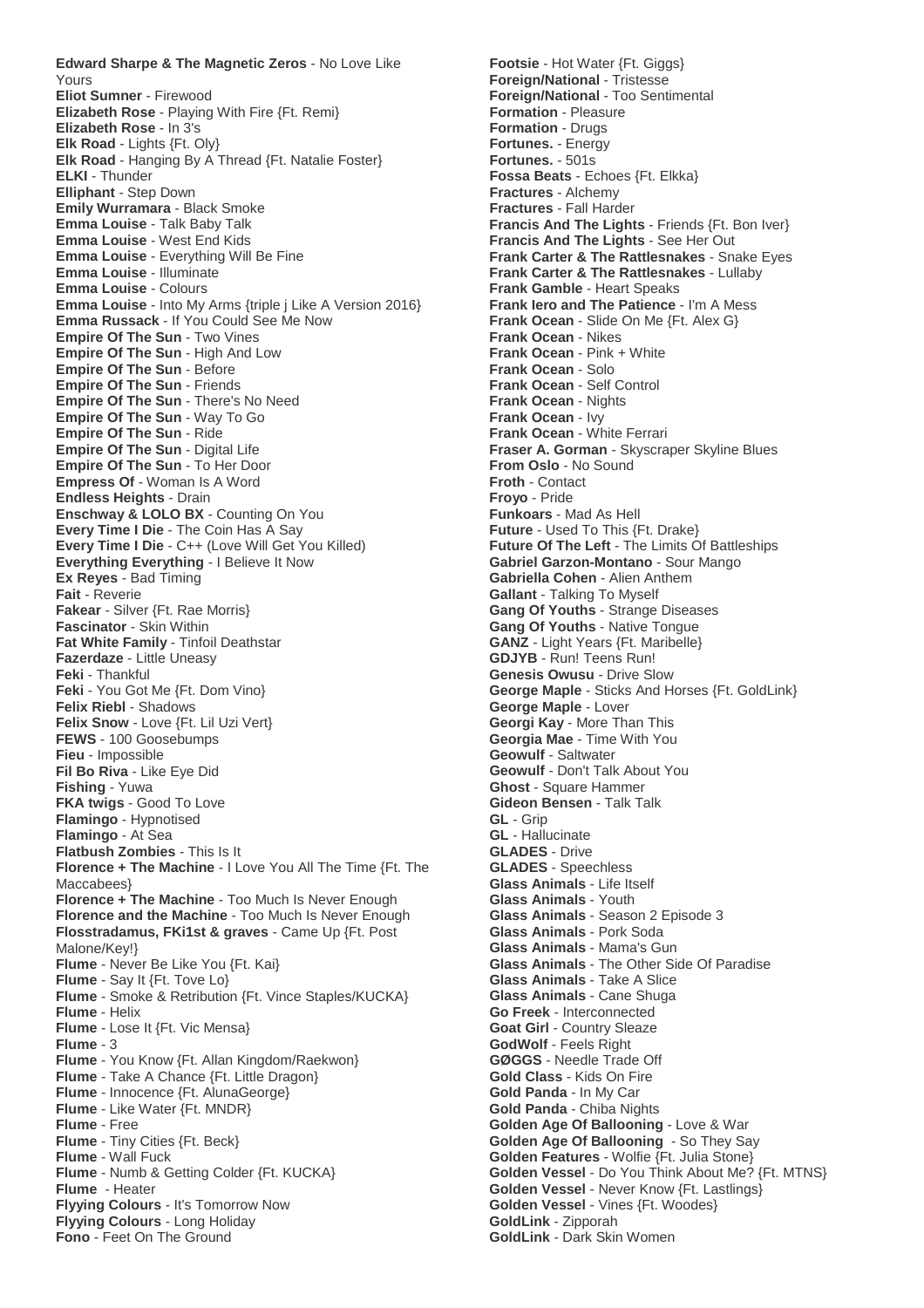**GoldLink** - Unique {Ft. Anderson .Paak} **GoldLink** - Palm Trees **GoldLink** - Fall In Love {Ft. Ciscero} **Gooch Palms, The** - Ask Me Why **Good Boy** - Poverty Line **Good Boy** - S.O.G.K. **Goods, The** - Nightlife {ft. Bruce Hathcock} **Goon Sax, The** - Up To Anything **Gordi** - Wanting **Gordi** - So Here We Are **Gotobeds, The** - "Bodies" **Green Buzzard** - (I Don't Wanna) Break Your Heart **Green Buzzard** - Diggin' A Hole **Green Buzzard** - Do You Ever Glow? **Grenadiers** - Live Fast, Diabetes **Gretta Ray** - Drive **Gretta Ray** - Unwind **Griswolds, The** - Out Of My Head **GRMM** - Something From Nothing {Ft. Quinn XCII} **Grouplove** - Welcome To Your Life **Grouplove** - Traumatized **Grouplove** - Do You Love Someone **Grouplove** - Bullshit {triple j Like A Version 2016} **Growlers, The** - City Club **GUM** - Gemini **Gypsy & The Cat** - I Just Wanna Be Somebody Else **Gypsy & The Cat** - Life **HAELOS** - Oracle **HAELOS** - Separate Lives **HAELOS** - Full Circle **Halcyon Drive** - Untethered **Halsey** - Love Yourself {triple j Like A Version 2016} **Hands Like Houses** - Colourblind **Hands Like Houses** - Don't Speak {triple j Like A Version 2016} **Hannah Georgas** - Don't Go **Hard Aches, The** - Glad That You're Gone **Hard Aches, The** - Gut Full **Harts** - Peculiar **Harts** - Power **Harts** - Fear In Me **Harts** - Deeper The Hole **Harts** - Hope **Harts** - Realize **Harts** - Here I Go **Harts** - Ain't Too Far Gone **Harts** - Smoke **Hau** - Sleep {Ft. Sarah Corry} **Hayden Calnin** - Cut Love **Hayden Calnin** - Ultra-Beast **Hayden Calnin** - Caution Cares **Hayden James** - Just A Lover **Hazel English** - Never Going Home **Hazel English** - It's Not Real **Hazel English** - Make It Better **Hein Cooper** - Overflow **Hellions** - Quality Of Life **Hellions** - 24 **Hellions** - Thresher **Hellions** - Nightliner Rhapsody **Hellions** - 25 **Hermitude** - Vibration **Herzeloyde** - Oh (No) **Hey Geronimo** - Boredom **Hey Geronimo** - Happiness At Best {triple j Like A Version 2016} **Hideous Sun Demon** - Bad Girl **Hideous Towns** - Don't Forget **High Highs** - How Could You Know **Highasakite** - Someone Who'll Get It **Highasakite** - Golden Ticket **Highasakite** - Samurai Swords **Hilltop Hoods** - Higher {Ft. James Chatburn} **Hilltop Hoods** - 1955 {Ft. Montaigne/Tom Thum}

**Hippo Campus** - Boyish **Hockey Dad** - So Tired **Hockey Dad** - Jump The Gun **Hockey Dad** - Malibu {triple j Like A Version} **Hockey Dad** - A Night Out With **Holy Balm** - Fashion **Holy Balm** - Clandestine **Holy Fuck** - Tom Tom **Holy Fuck** - Xed Eyes **Holy Holy** - Darwinism **Holy Holy** - Elevator **Honeyblood** - Ready For The Magic **Honeyblood** - Sea Hearts **HONNE & Izzy Bizu** - Someone That Loves You **Hoodlem** - 4 Real **Hoops** - Cool 2 **Horace Bones** - Tarantula **Horace Bones** - Outside **Horace Bones** - Jack The Knife **Horror My Friend** - Easy Going **Horrorshow** - If You Know What I Mean **Horrorshow** - Right Here {Ft. B Wise/Omar Musa} **Horrorshow** - Push {Ft. Taj Ralph} **HOST** - All Night Every Night **Hot Spoke** - Outlines **How To Dress Well** - Lost Youth / Lost You **Hudson Mohawke** - Play N Go **Human Buoy** - Fields **Husky** - Late Night Store **HWLS** - Gamma {Ft. ShockOne} **I AM D** - Check Back {Ft. Tides} **I Heart Hiroshima** - Fifty Three **I Know Leopard** - Rather Be Lonely **I, Valiance** - Eye, Visualize **Iggy Pop** - Gardenia **IljusWifmo** - Rafiki **Illa J** - Spiders **Illy** - Papercuts {Ft. Vera Blue} **Illy** - Catch 22 {Ft. Anne-Marie} **Illy** - Forget It **Illy** - Looks Could Kill **Illy** - Hazard To Myself {Ft. Sir The Baptist} **Illy** - Oh My {Ft. Jenna McDougall} **Illy** - Two Degrees **Illy** - Extra Extra {Ft. Mike Waters} **Illy** - You Say When {Ft. Marko Penn} **Imperial Broads** - You're Scared **Indian Summer** - Been Here Before {Ft. Eloise Cleary} **Indian Summer** - Love Like This {Ft. Lastlings} **Infinity Ink** - Full Capacity **INHEAVEN** - Baby's Alright **INHEAVEN** - Treats **Internet, The** - Tape You {triple j Like A Version 2016} **Introvert** - Everything Is Different Now **Isaac Gracie** - Terrified **Isabel** - Fences **Isabel** - Stay **Isaiah Rashad** - Free Lunch **IV League** - Bleached **Ivan Ooze** - Hooligans **Ivan Ooze** - P.U.I.T.C.A.I.B.T.A. **Ivan Ooze** - Bills {Ft. Ghostface Killah} **Ivey** - All Things Good **Jaala** - Junior Spirit **Jack Carty** - All At Once **Jack Garratt** - The Love You're Given **Jack Garratt** - Surprise Yourself **Jack Garratt** - Fire **Jack Garratt** - Far Cry **Jack Garratt** - Crazy In Love {triple j Like A Version 2016} **Jack Grace** - All Lost **Jack River** - Talk Like That **Jack River** - Palo Alto **Jack Stirling** - Lost In My Arms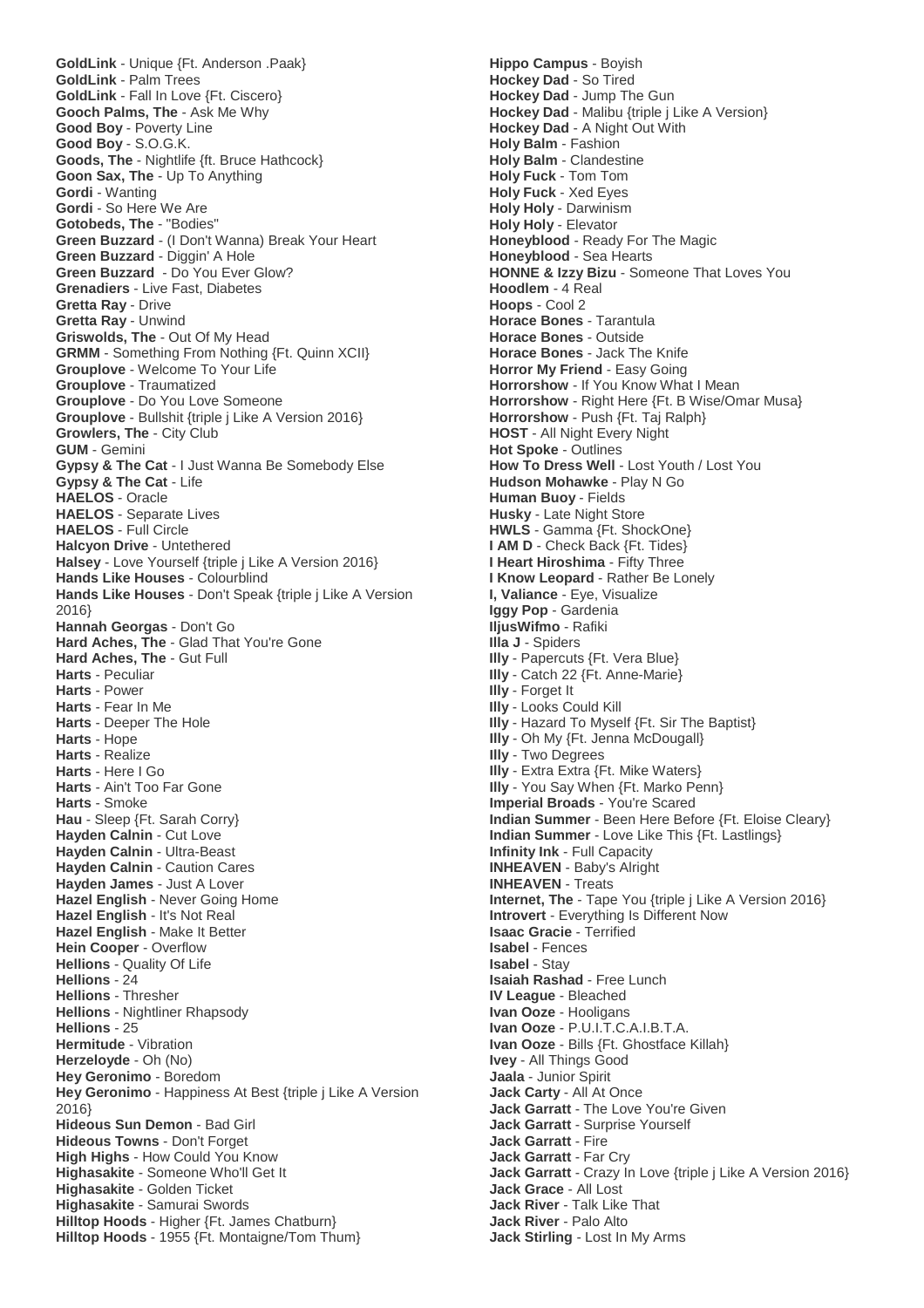**Jack White** - City Lights **Jagwar Ma** - O B 1 **Jagwar Ma** - Give Me A Reason **Jagwar Ma** - Slipping **Jai Wolf** - Like It's Over {Ft. MNDR} **Jake Bugg** - On My One **Jake Bugg** - Gimme The Love **Jake Bugg** - Bitter Salt **Jake Bugg** - Ain't No Rhyme **Jake Bugg** - If I Could Change Your Mind {triple j Like A Version 2016} **Jake Meadows** - Echo Of Tomorrow {Ft. Daniel Johns} **Jake Meadows** - Lost Entitlement {Ft. Daniel Johns} **Jake Stone** - Trick Of The Light **James Blake** - Radio Silence **James Blake** - My Willing Heart **James Blake** - I Need A Forest Fire {Ft. Bon Iver} **James Blake** - Love Me In Whatever Way **James Blake** - Timeless **James Blake** - F.O.R.E.V.E.R. **James Blake** - Put That Away And Talk To Me **James Blake** - Modern Soul **James Blake** - Always **James Blake** - Timeless {Ft. Vince Staples} **James Hersey** - Miss You **James Vincent McMorrow** - Rising Water **Jamie T** - Tinfoil Boy **Jamie T** - Power Over Men **Jamie T** - Tescoland **Jamie T** - Crossfire Love **Jamila Woods** - Blk Girl Soldier **Japandroids** - Near To The Wild Heart Of Life **Japanese House, The** - Face Like Thunder **Japanese House, The** - Swim Against The Tide **Japanese Wallpaper** - Cocoon **Jarbird** - Such Is The House **Jarrow** - \$\$ Spoilers \$\$ **Jarrow** - James Impala **Jarryd James** - 1000x {Ft. Broods} **Jax Jones** - House Work {Ft. Mike Dunn/MNEK} **Jen Cloher** - Famously Monogamous **Jenny Broke The Window** - Airport Love **Jeremih** - Pass Dat **Jess Kent** - The Sweet Spot **Jess Locke** - Paper Planes **Jessy Lanza** - It Means I Love You **Jessy Lanza** - VV Violence **Jezabels, The** - Pleasure Drive **Jezabels, The** - Unnatural **Jezabels, The** - Stand And Deliver **Jezabels, The** - Smile **Jezabels, The** - My Love Is My Disease **Jezabels, The** - If You Go {triple j Like A Version 2016} **Jia Lih** - Night Riders {Ft. Proton/JayAllday} **Jinja Safari** - So Much **JMSN** - Most Of All **Joey Bada\$\$** - Devastated **Joey Purp** - Girls @ {Ft. Chance The Rapper} **John Steel Singers, The** - Can You Feel The Future **John Steel Singers, The** - Midnight At The Plutonium **Jonwayne** - That's O.K. **Jonwayne** - 40 Winks **Jordan Rakei** - The Light **JOY.** - Like Home **Joyce Manor** - Last You Heard Of Me **Joyce Manor** - Eighteen **JP Moregun** - Street Signs **Julia Jacklin** - Coming Of Age **Julia Jacklin** - Pool Party **Julia Jacklin** - Leadlight **Julia Jacklin** - Elizabeth **Julia Jacklin** - Small Talk **Julia Jacklin** - Same Airport, Different Man **Julia Jacklin** - Don't Let The Kids Win

**Just A Gent** - Loaded {Ft. Melissa Ramsay} **Just A Gent** - Rolling Dice {Ft. Ella Vos/Joey Chavez} **Just A Gent** - Day N Nite {Ft. L-FRESH The LION/Thandi Phoenix} {triple j Like A Version 2016} **Justice** - Safe And Sound **Justice** - Randy **Justice** - Alakazam ! **Justin Martin** - Hello Clouds {Ft. FEMME} **K.Flay** - FML **K.Flay** - Blood In The Cut **Kacy Hill** - Lion **Kali Uchis** - Only Girl {Ft. Steve Lacy/Vince Staples} **Kamaiyah** - How Does It Feel **Kano** - 3 Wheel-Ups {Ft. Wiley/Giggs} **KANT** - Close To The Wire {Ft. Leo Stannard} **Kanye West** - Ultralight Beam **Kanye West** - Famous **Kanye West** - Waves **Kanye West** - FML **Kanye West** - Real Friends **Kanye West** - No More Parties In LA **Kanye West** - Wolves **Kate Tempest** - Don't Fall In **Katy B x Four Tet x Floating Points** - Calm Down **Katy Steele** - Where's The Laughter **Katy Steele** - It Ain't Me **Kaytranada** - Glowed Up {Ft. Anderson .Paak} **Kaytranada** - Bus Ride {Ft. Karriem Riggins/River Tiber} **Kaytranada** - Got It Good {Ft. Craig David} **Kaytranada** - Together {Ft. AlunaGeorge/GoldLink} **Kaytranada** - You're The One {Ft. Syd} **Kaytranada** - Lite Spots **Kaytranada** - Bullets {Ft. Little Dragon} **Kaytranada** - One Too Many {Ft. Phonte} **KDA** - Just Say {Ft. Tinashe} **Kendrick Lamar** - untitled 03 05.28.2013. **Kendrick Lamar** - untitled 06 06.30.2014. **Kendrick Lamar** - untitled 02 06.23.2014. **Kendrick Lamar** - untitled 08 09.06.2014. **Kendrick Lamar** - untitled 05 09.21.2014. **Kenton Slash Demon** - Peace **Kid Cudi** - Surfin' {Ft. Pharrell Williams} **Kids At Midnight** - Silence **Kiiara** - Feels **Kills, The** - Doing It To Death **Kills, The** - Heart Of A Dog **Kilter** - Fool For You {Ft. Micah Jey} **Kilter** - They Don't Know Us **Kimbra** - Sweet Relief **King Gizzard & The Lizard Wizard** - Gamma Knife **King Gizzard & The Lizard Wizard** - People-Vultures **King Gizzard & The Lizard Wizard** - Rattlesnake **King Nun** - Tulip **Kingfisha** - Left It **Kings Of Leon** - Waste A Moment **Kingswood** - Creepin **Kita Alexander** - Damage Done **Klangstof** - Hostage **Kllo** - Bolide **Kllo** - Walls To Build **KLP** - Air **KLP** - Ember **Klue** - Hiding **Klyne** - Don't Stop **Knife Party** - Battle Sirens {Ft. Tom Morello} **Koi Child** - 1-5-9 **Koi Child** - Touch 'Em **Kolsch** - Grey **Korn** - Rotting In Vain **Kornel Kovacs** - BB **Kota Banks X MOZA** - Empty Streets **Kult Kyss** - Get Up Boy **Kuren** - Home {Ft. Ben Alessi} **Kuren** - Red Dress {Ft. Turquoise Prince LTC}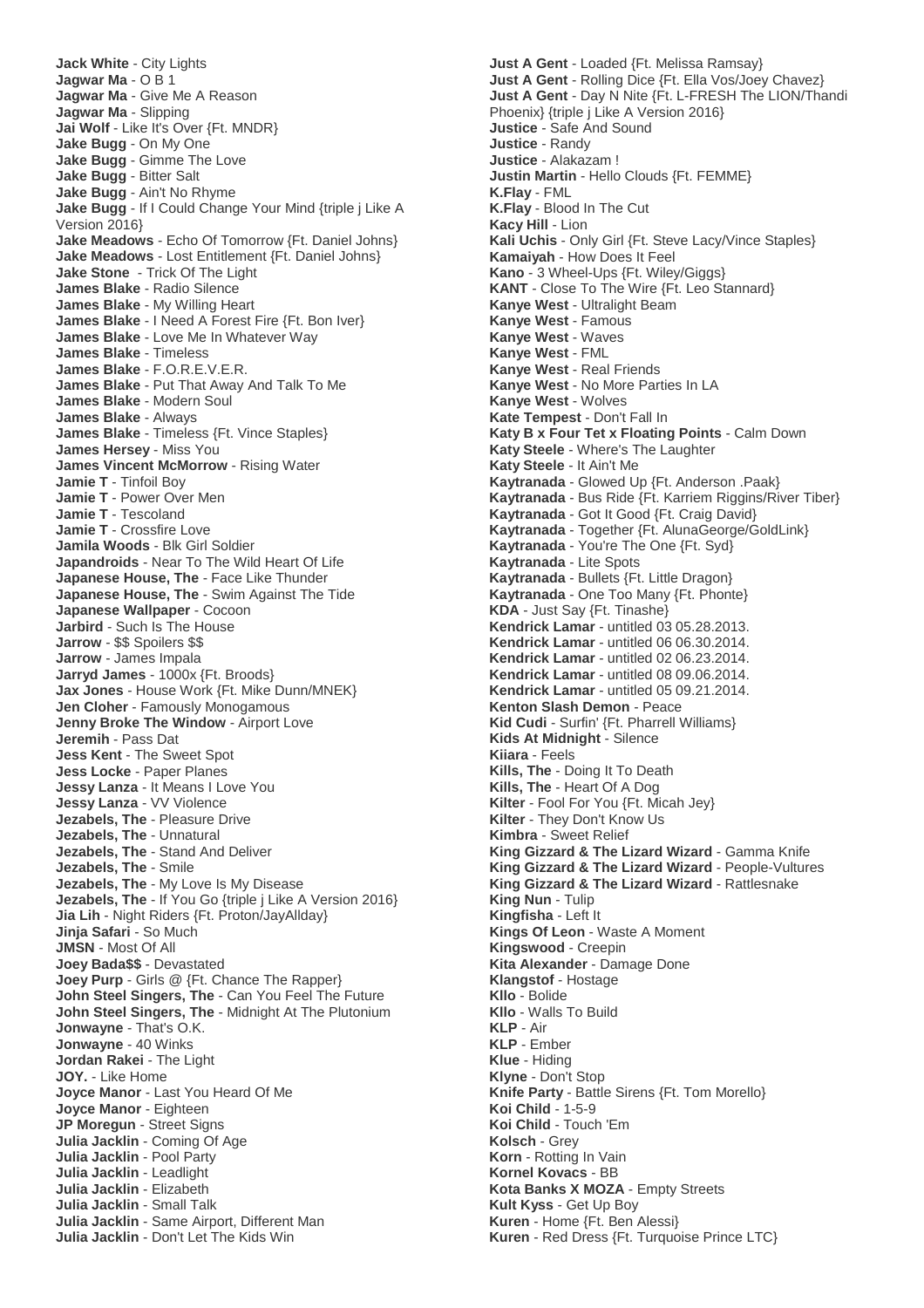**Kvelertak** - 1985 **Kvelertak** - Nattesferd **L D R U** - Next To You {Ft. Savoi} **L-FRESH The LION** - 1 In 100,000 **L-FRESH The LION** - Takeover {Ft. Mirrah} **L.K. McKay** - Tip Toe {Ft. Doe Paoro/Alexander Burnett} **Ladi6** - Beffy **Lady Leshurr** - Where Are You Now? {Ft. Wiley} **Ladyhawke** - A Love Song **Ladyhawke** - Sweet Fascination **Ladyhawke** - Let It Roll **LANKS** - Golden Age **LANKS** - Bitter Leaf **LANKS** - Holla **Lapsley** - Cliff **Lapsley** - Tell Me The Truth **Lapsley** - Mountain At My Gates {triple j Like A Version 2016} **Lapsley** - Love Is Blind **Last Shadow Puppets, The** - Bad Habits **Last Shadow Puppets, The** - Aviation **Last Shadow Puppets, The** - Miracle Aligner **Last Shadow Puppets, The** - Dracula Teeth **Last Shadow Puppets, The** - Everything You've Come To Expect **Last Shadow Puppets, The** - Sweet Dreams, TN **Lastlings** - You **Lastlings** - Time **Laurel** - Hurricane **Laurels, The** - Reentry **Laurels, The** - Hit And Miss **LAZERTITS** - Ladies **LAZERTITS** - Boss Bitch **Le Pie** - Up All Night **Lea Porcelain** - Out Is In **Left.** - No Way **Left.** - Slow Release **Leikeli47** - Money **Leisure** - Nobody {Ft. GoldLink} **Lemaitre** - Stepping Stone {Ft. Mark Johns} **Lemaitre** - We Got U {Ft. The Knocks} **Lemaitre** - Playing To Lose {Ft. Stanaj} **Lemon Twigs, The** - These Words **Leon Osborn** - Circle Limit **letlive.** - Good Mourning, America **Lewis CanCut** - Say Ok {Ft. TIGARAH} **Lewis Del Mar** - Loud(y) **Lewis Del Mar** - Painting (Masterpiece) **Lido** - Crazy **Lido** - Dye **Lido** - Murder **Lilt** - Wait No More **Lindstrom** - Closing Shot **Lindstrom** - Algorytme **Lion Babe** - Whole **Lisa Mitchell** - The Boys **Lisa Mitchell** - Warhol **Liss** - Sorry **Little Cub** - Loveless **Little Deed** - Brother **Little Green Cars** - The Song They Play Every Night **Little Green Cars** - Clair De Lune **Liv Dawson** - Still **Living End, The** - Monkey **Living End, The** - Keep On Running **Liz Stringer** - Anyone **Liz Stringer** - Protecting Myself **Lo Moon** - Loveless **Local Natives** - Villainy **Local Natives** - Fountain of Youth **LOLO BX** - Line Of Sight {Ft. Elsie} **London Topaz** - Let You Go {Ft. JANEVA} **Lonely Boys** - Murray Island **Lonely The Brave** - Radar

**Lontalius** - Glow **Louis Futon** - Wasted On You {Ft. Rozes} **Love Junkies, The** - I Had A Party Once **Lower Spectrum** - Masquerade **Loyle Carner** - Stars & Shards **Loyle Carner** - NO CD **Loyle Carner** - The Isle Of Arran **LTC** - Modest Gxddess **LTC** - Next In Line **Luca Brasi** - Anything Near Conviction **Luca Brasi** - Say It Back **Luca Brasi** - Spin And Collapse **Luca Brasi** - Treading Water **Luca Brasi** - The Cascade Blues **Luca Brasi** - Overwhelmed / Ill Prepared **Luca Brasi** - How To Make Gravy {triple j Like A Version 2016} **LUCIANBLOMKAMP** - The Overman **Luke Million** - Stranger Things Theme **Lulu Raes, The** - Never Leave **Lupa J** - Numb **Lyall Moloney** - If You Don't Love Me **M-Phazes x Alison Wonderland** - Messiah **M.I.A.** - Go Off **M.I.A.** - Bird Song {Diplo Remix} **M83** - Do It, Try It **M83** - Go! **M83** - Bibi The Dog **M83** - Solitude **M83** - Laser Gun **M83** - Road Blaster **M83** - Walkway Blues **MAALA** - Feels So Right **Mac Miller** - Dang! {Ft. Anderson .Paak} **Mac Miller** - We {Ft. CeeLo Green} **Mac Miller** - Cinderella {Ft. Ty Dolla \$ign} **Machinedrum** - Angel Speak **Machinedrum** - Do It 4 U {Ft. D∆WN} **Macklemore** - Drug Dealer {Ft. Ariana DeBoo} **Macklemore & Ryan Lewis** - Light Tunnels {Ft. Mike Slap} **Macklemore & Ryan Lewis** - Buckshot {Ft. KRS-One/DJ Premier} **Macklemore & Ryan Lewis** - Need To Know {Ft. Chance The Rapper} **Macklemore & Ryan Lewis** - Dance Off {Ft. Anderson .Paak/Idris Elba} **Macklemore & Ryan Lewis** - St. Ides **Macklemore & Ryan Lewis** - Kevin {Ft. Leon Bridges} **Maddy Jane** - Drown It Out **Madeira** - Come On Thru **Maggie Rogers** - Alaska **Maggie Rogers** - Dog Years **Maids** - Girl Power **Major Leagues** - Better Off **Majora** - Tidal **Make Them Suffer** - Ether **Mall Grab** - I've Always Liked Grime **Mallrat** - Inside Voices **Mallrat** - For Real **Mallrat** - Uninvited **Man Made Mountain** - Cachaça {Ft. Tom Scott} **Mangelwurzel** - I.O.U. **Manor** - They've Come Into My Home **Mansionair** - Easier **MANU CROOK\$** - EVERYDAY **MANU CROOK\$** - Blowin' Up {Ft. Miracle} **Marcus** - Toast {Ft. Squidgenini} **Marcus Marr** - Rocketship **Marcus Marr & Chet Faker** - Learning For Your Love **Marcus Whale** - My Captain **Margaret Glaspy** - Emotions And Math **Margaret Glaspy** - You And I **Margaret Glaspy** - Somebody To Anybody **Margaret Glaspy** - No Matter Who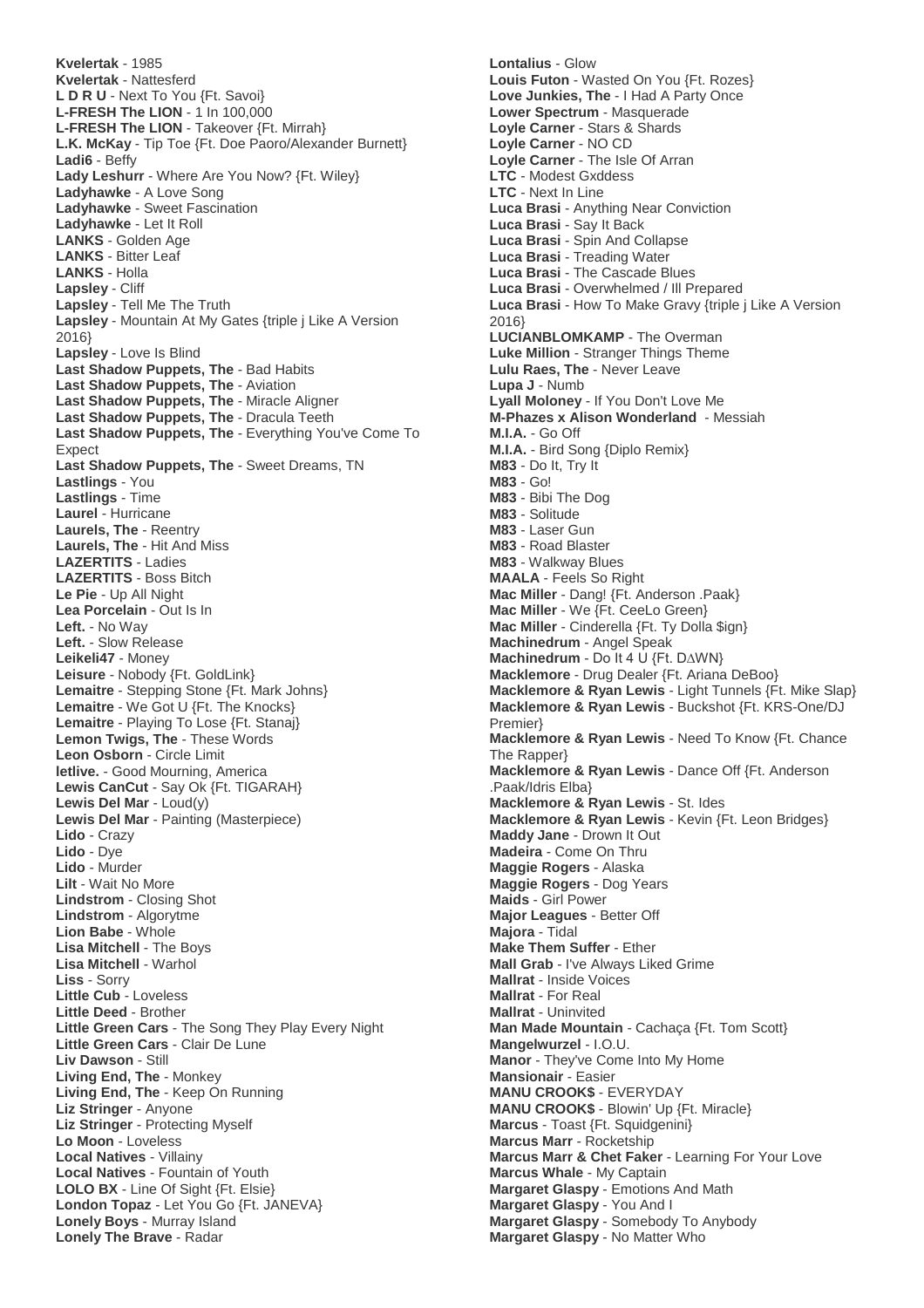**Maribelle** - Overtake **Mark Pritchard** - Beautiful People {Ft. Thom Yorke} **Marksman Lloyd** - Seven Laps **Martin Solveig** - Do It Right {Ft. Tkay Maidza} **Massive Attack** - Take It There {Ft. Tricky & 3D} **Massive Attack** - Voodoo In My Blood {Ft. Young Fathers} **Mat Zo** - Soul Food **Mathas** - Bravo Troll! **Matt Corby** - Sooth Lady Wine **Matt Corby** - Knife Edge **Matt Corby** - Belly Side Up **Matt Corby** - Oh Oh Oh **Matt Corby** - Wrong Man **Matt Corby** - Do You No Harm **Matt Corby** - We Could Be Friends **Matt Corby** - Good To Be Alone **Matt Corby** - Chains {triple j Like A Version 2016} **Matt Corby** - Empires Attraction **Max Frost** - President **Meeting Tree, The** - First Place Pt. 4 {Ft. Sam Margin/Elliot Margin/Joji Malani} **Menzingers, The** - Lookers **Merchandise** - Flower Of Sex **Mere Women** - Drive **Meshuggah** - Born In Dissonance **Metallica** - Hardwired **Metallica** - Atlas, Rise! **Methyl Ethel** - Cry Me A River {triple j Like A Version 2016} **Methyl Ethel** - No. 28 **Metronomy** - Old Skool **Metronomy** - Hang Me Out To Dry {With Robyn} **Mezko** - Trust **Mezko** - Everyone **Michael Kiwanuka** - Black Man In A White World **Mick Jenkins** - Drowning {Ft. BADBADNOTGOOD} **Mickey Kojak** - Move Too Fast **Mickey Kojak** - Bones **Mid Ayr** - Vampires **Midas.Gold** - 000000 **Midas.Gold** - Work It Out **Middle Kids** - Edge Of Town **Middle Kids** - Your Love **Midnight To Monaco** - One In A Million **Miguel** - Cadillac **Miike Snow** - Genghis Khan **Miike Snow** - The Heart Of Me **Miike Snow** - My Trigger **Mike Noga** - Nobody Leads Me To Flames **Mikhael Paskalev** - Witness **Milky Chance** - Cocoon **Milwaukee Banks** - Never Coming Down {Ft. Stax Osset} **Minor Victories** - A Hundred Ropes **Mitski** - Happy **MLHLND** - Closer **Mndsgn** - Cosmic Perspective **MØ** - Final Song **Modern Baseball** - Apple Cider, I Don't Mind **Modern Baseball** - Wedding Singer **Modern Baseball** - Dope Calypso {triple j Like A Version 2016} **Money War, The** - Give It Time **Money War, The** - Recall **Montaigne** - Because I Love You **Montaigne** - Glorious Heights **Montaigne** - In The Dark **Montaigne** - Till It Kills Me **Montaigne** - What You Mean To Me **Montaigne** - Consolation Prize **Montaigne** - Come Back To Me **Montaigne** - I Am Behind You **Moon Holiday** - Out Of Bounds **Moonbase Commander** - Greyhound **Moonbase Commander** - Oblivion {Ft. Ecca Vandal} **Moose Blood** - Knuckles

**Moreton** - The Water **Moreton** - Johana **Morgan Bain** - Summed It Up **Morning Harvey** - Susanne Monday **Morning TV** - Dive **Mose + THE FMLY** - Roads **Moses Gunn Collective** - Dream Girls **Moses Sumney** - Everlasting Sigh **Moses Sumney** - Worth It **Mosquito Coast** - Let's Be Friends **MOSSY** - Electric Chair **MOSSY** - Ginsberg **Motez** - Down Like This {Ft. Tkay Maidza} **Motez** - The Vibe {Ft. Scrufizzer} **Mourn** - Second Sage **Mr. Oizo** - End Of The World {Ft. Skrillex} **Mr. Tophat** - Trust Me {Ft. Robyn} **MS MR** - Genghis Khan {triple j Like A Version 2016} **MssingNo** - Fones **MSTRKRFT** - Runaway **MTNS** - Insight **Mumford & Sons** - There Will Be Time {Ft. Baaba Maal} **Mura Masa** - What If I Go {Ft. Bonzai} **Mura Masa** - Love\$ick {Ft. A\$AP Rocky} **Murlocs, The** - Compensation **Murlocs, The** - Happy Face **Murlocs, The** - Every 1's A Winner {triple j Like A Version 2016} **MUTO** - This Girl {Ft. M. Maggie} **MUTO** - Purple Heart {Ft. Drifting Lights} **MUTO** - Through The Fog **Mutual Benefit** - Not For Nothing **Nadia Rose** - Skwod **Nails** - You Will Never Be One Of Us **Naked And Famous, The** - Higher **Naked And Famous, The** - Laid Low **NAO** - Fool To Love **NAO** - Girlfriend **National, The** - Morning Dew **Nearly Oratorio** - Occlude **Neighbourhood Youth** - Atlantic **Ngaiire** - Diggin **Ngaiire** - House On A Rock **Ngaiire** - Cruel **Nicholas Allbrook** - Advance **Nick Cave & The Bad Seeds** - Jesus Alone **Nick Cave & The Bad Seeds** - Rings Of Saturn **Nick Cave & The Bad Seeds** - Skeleton Tree **Nick Grant** - Get Up {Ft. Watch The Duck} **Nick Murphy** - Fear Less **Nick Murphy** - Stop Me (Stop You) **Nicolas Jaar** - No **Nicole Millar** - Tremble **Nicole Millar** - Signals **Night Moves** - Carl Sagan **Nina Las Vegas** - Now Or Never {Ft. Swick/C.Z.} **Nina Las Vegas** - EZY **Ninajirachi** - Glass {Ft. Sequel} **Ninjas, The** - Morphine **Nite Fields** - Voyeur **Noah Slee** - DGAF {Ft. Shiloh Dynasty} **Nocturnal Tapes** - Pattern **Nocturnal Tapes** - Pieces **NOFX** - I Don't Like Me Anymore **Noga Erez** - Dance While You Shoot **Northeast Party House** - For You **Northeast Party House** - Dare **Northeast Party House** - Your House **Northeast Party House** - Heartbreaker **Northlane & In Hearts Wake** - Refuge **Null** - In Unity **NxWorries** - Lyk Dis **NxWorries** - Scared Money **NxWorries** - Get Bigger / Do U Love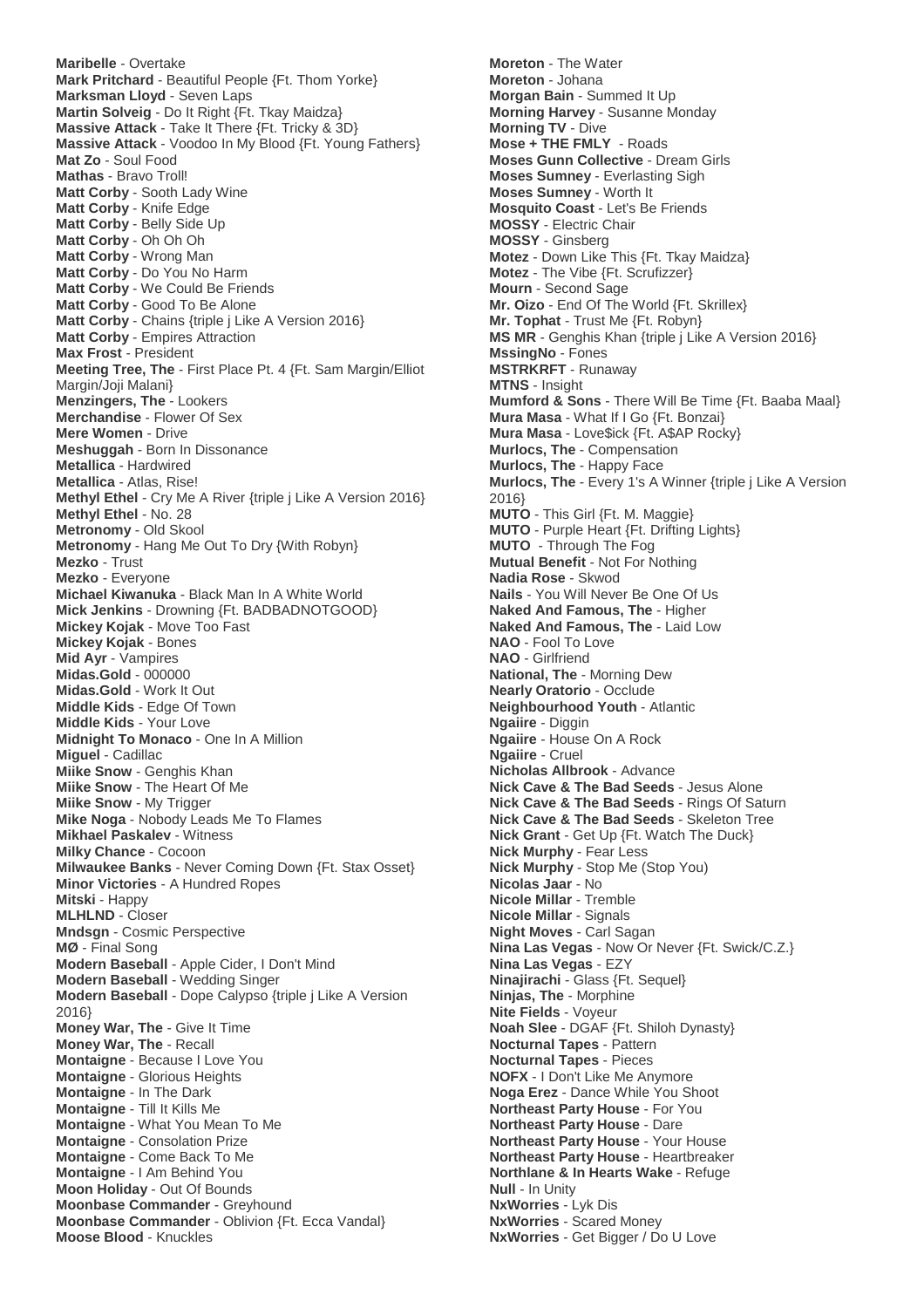**nyck** - Decision **NYNE** - Bad Trip {Prod. by CHIEFS} **Nyxen** - Take You **Nyxen** - Running **Ocean Grove** - Lights On Kind Of Lover **Ocean Grove** - These Boys Light Fires **Ocean Party, The** - Back Bar **Ocean Party, The** - Restless **Odd Mob - Into You {Ft. Starley} Odd Mob** - Down For Love {Ft. Helen} **offaiah** - Trouble **Oh Pep!** - Doctor Doctor **Oh Pep!** - Wanting **OKBADLANDS** - Dust & Gold **Okenyo** - 10 Feet Tall **Old Sault** - Ghost **Oliver Tank** - Swerve **OLSSON** - Hold On {Ft. Mapei} **Olympia** - Smoke Signals **Olympia** - Fishing Knots / Blood Vessels **Olympia** - Somewhere To Disappear **Olympia** - Self Talk **Olympia** - Honey **Olympia** - Dreams {triple j Like A Version 2016} **Omar Musa** - LAK\$A **Omar Musa** - Freedom {Ft. Mataya} **Opia** - Still Standing **OPIUO** - Sneakers **ORB** - First And Last Men **ORB** - Iron Mountain **Orwells, The** - Buddy **Osaka** - Weights **Oscar** - Sometimes **Oscar Key Sung** - Hands **Oshan** - Most At Home **Oski** - Super Hot **Outdoor Type, The** - Rumination **Owen Rabbit** - Weeds **Owen Rabbit** - Oh My God **Owls, The** - Feels Like Gold **Paces** - 1993 (No Chill) {Ft. Jess Kent} **Paces** - Keeping Score {Ft. Guy Sebastian} {triple j Like A Version 2016} **Pacific Heights** - Buried By The Burden {Ft. Louis Baker} **Palace** - Break The Silence **Palace** - Have Faith **Palehound** - Molly **Palehound** - Cinnamon **Panics, The** - Weatherman **Pantha Du Prince - The Winter Hymn {Ft. Queens} Paradis** - Toi Et Moi **Paragon** - 2 Bad {Ft. Ddark} **Parcels** - Older **Parkway Drive** - Devil's Calling **Parquet Courts** - Dust **Parquet Courts** - Berlin Got Blurry **PARTYNEXTDOOR** - Come And See Me {Ft. Drake} **PARTYNEXTDOOR** - Not Nice **Paul Dempsey** - Morningless **Paul Dempsey** - Idiot Oracle **Paul Dempsey** - Strange Loop **Peep Tempel, The** - Rayguns **Peep Tempel, The** - Totality **Peking Duk** - Stranger {Ft. Elliphant} **Pepa Knight** - Company **Peta & The Wolves** - Verbal Wars **Peter Bjorn & John** - What You Talking About? **Petit Biscuit** - Sunset Lover **PEZ** - Calling Out {Ft. Paul Dempsey} **Phantogram** - You Don't Get Me High Anymore **Phantogram** - Run Run Blood **Phantogram** - Cruel World **Pharrell Williams** - Runnin' **Phebe Starr** - Feel My Love

**Phebe Starr** - Lavender Scars **Philadelphia Grand Jury** - Spend More Time **Pierce The Veil** - Texas Is Forever **Pional** - The Way That You Like It {Ft. Empress Of} **Pity Sex** - Burden You **Pixies** - Um Chagga Lagga **PIXX** - Baboo **PIXX** - Grip **PJ Harvey** - The Wheel **PJ Harvey** - The Community Of Hope **PJ Harvey** - The Ministry Of Defence **Plague Vendor** - Jezebel **Plague Vendor** - ISUA **Planet** - Undermine **Planet** - Can't Connect **Planète** - Nightcrawler **PLGRMS** - Fools And Their Gold **PLGRMS** - Gemini **Plini** - Every Piece Matters **Plini** - Electric Sunrise **PLTS** - Astoria **Plutonic Lab** - Sliced Bread {Ft. Notes To Self BBRC} **Pnau** - Chameleon **Polarheart** - Enigma **Polaris** - Hold You Under {Ft. Marcus Bridge} **Polaris** - Regress **Polica** - Wedding **Polish Club** - My House **Polish Club** - Beat Up **Polographia** - Sly {Ft. Winston Surfshirt} **Polographia** - Feels Alright {Ft. Looks Fade} **PON CHO** - Lonely Walls {Ft. Paige IV} **PON CHO** - Frozen {Ft. Paige IV} **Pond** - Sweep Me Off My Feet **POOLCLVB** - Always **Pop Cult** - Feels Right **Pop Cult** - Sunday Mourning **POPPONGENE** - Do It Girl **Porsches** - Blood To A Shark **Porter Robinson & Madeon** - Shelter **Portugal. The Man** - Noise Pollution {Ft. Mary Elizabeth Winstead/Zoe Manville} **Postblue** - Love To Praise You **POW! Negro** - Hidle Ho **Preatures, The** - I Know A Girl **Preoccupations** - Anxiety **Pretty Littles, The** - Pride **Pretty Littles, The** - Sleeping In Water **Prism Tats** - Pacifist Masochist **Prism Tats** - Death Or Fame **Promises Ltd.** - Days Of Lavender **Prophets Of Rage** - Prophets Of Rage **Pumarosa** - Cecile **PUP** - DVP **PUP** - If This Tour Doesn't Kill You, I Will **PUP** - Doubts **PUP** - My Life Is Over And I Couldn't Be Happier **PUP** - Can't Win **PUP** - Familiar Patterns **PUP** - You Don't Get Me High Anymore {triple j Like A Version 2016} **Purling Hiss** - 3000 AD **Purling Hiss** - Fever **Pusha T** - Drug Dealers Anonymous {Ft. JAY Z} **Pusha T** - Circles {Ft. Ty Dolla \$ign/Desiigner} **PVT** - Morning Mist, Rock Island Bend **QTY** - Rodeo **Quilt** - Roller **Radiohead** - Spectre **Radiohead** - Burn The Witch **Radiohead** - Daydreaming **Radiohead** - Decks Dark **Radiohead** - True Love Waits **Radiohead** - Ful Stop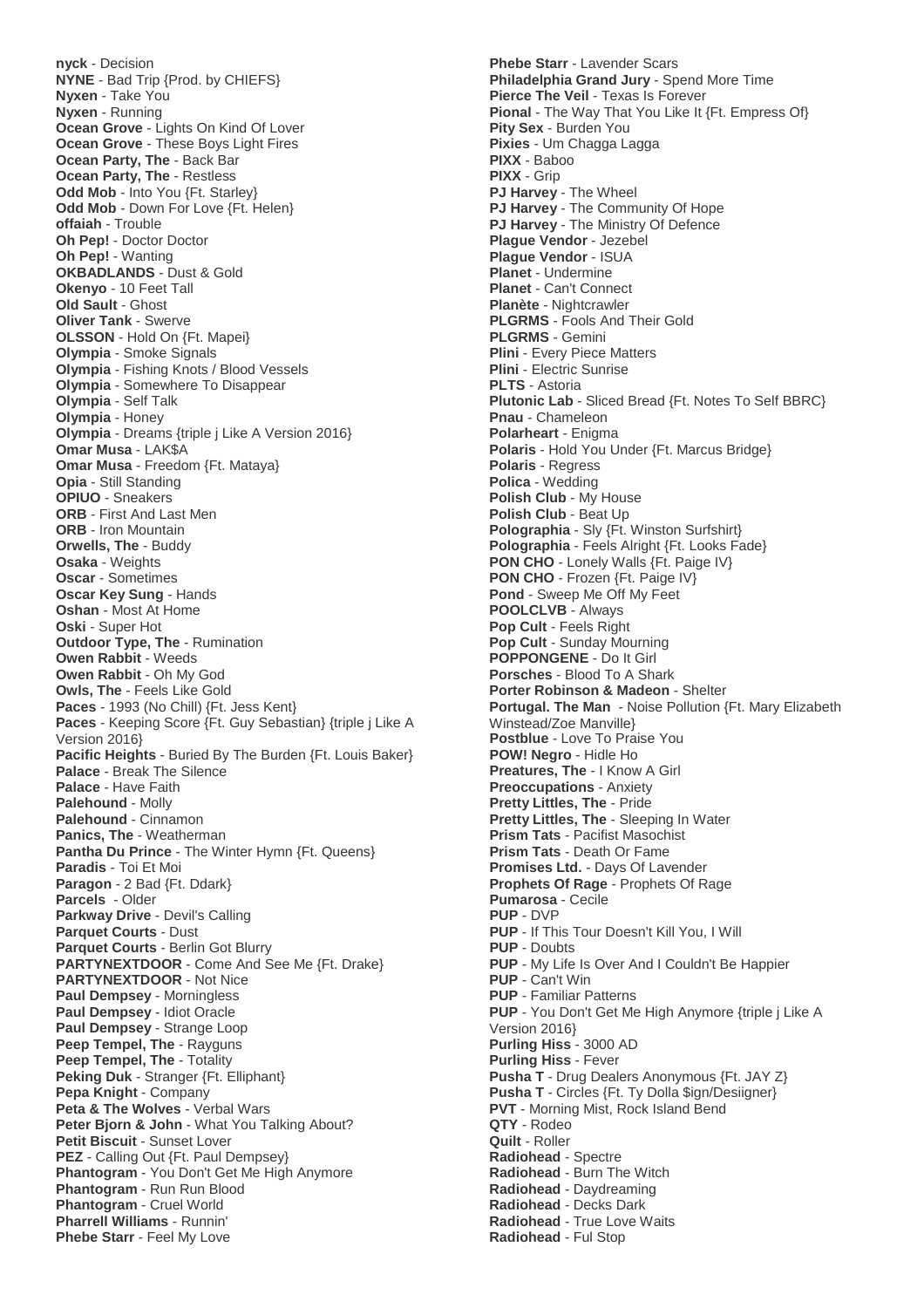**Radiohead** - Identikit **Radiohead** - The Numbers **Radiohead** - Present Tense **Radiohead** - Daydreaming **Rae Sremmurd** - Black Beatles {Ft. Gucci Mane} **Rae Sremmurd** - Black Beatles {Ft. Gucci Mane} **Raf Rundell** - Right Time **Rag N' Bone** - I Don't Feel At Home In This World Anymore **Rag N' Bone** - Last Kind Words **Rainbow Chan** - Nest **Rainbow Chan** - Last **Rainbow Chan** - Work **Range, The** - Florida **Range, The** - Copper Wire **Rapaport** - What I Got {Ft. Billie McCarthy} **Rat & Co** - Spring II **Rat & Co** - A.I. **Rat Boy** - Move **Rat Boy** - Get Over It **Raury** - NEVERALONE **Raury** - L\$D {triple j Like A Version 2016} **RAYE** - Shhh **Recluse** - Dusk {Ft. Rromarin} **Redspencer** - Fuss **Remi** - For Good {Ft. Sampa The Great} **Remi** - Substance Therapy **Remi** - Lose Sleep {Ft. Jordan Rakei} **Remi** - Outsiders **Remi** - 365 {Ft. Tom Scott} **Remi** - Forsaken Man **Remi** - Uh Uh I'm Gone **Remi** - Contact Hi/High/I {Ft. Silent Jay} **Resin Moon** - Salt **Resin Moon** - Feels **Ribongia** - My Word {Ft. Hancoq} **Ribongia** - We Run Tings {Ft. Footsie} **Riton** - Rinse & Repeat {Ft. Kah-lo} **River Tiber** - Acid Test **Robbie Miller** - Road **Robbie Miller** - Say My Name {triple j Like A Version 2016} **Robbie Miller** - Fire **Rod Ladgrove** - How Many Times **Rod Ladgrove** - Home Is Just A State Of Mind **ROI** - Maths & Engineering **Roland Tings** - Eyes Closed **Rolling Blackouts Coastal Fever** - Write Back **Rolling Blackouts Coastal Fever** - Career **Rolling Blackouts Coastal Fever** - Julie's Place **Rolls Bayce** - Inside Out **Romare** - Who Loves You? **Royal Blood** - Where Are You Now? **Royksopp** - Never Ever {Ft. Susanne Sundfør} **Rubens, The** - King Kunta/Hello {triple j Like A Version 2016} **Rubens, The** - Same Drugs **Rudimental** - Healing {Ft. J Angel} **RUFUS** - Say A Prayer For Me **RUFUS** - Be With You **RUFUS** - Daylight **RUFUS** - Hypnotised **RUFUS** - Tell Me **RUFUS** - Until The Sun Needs To Rise **RUFUS** - Brighter **RUFUS** - Innerbloom {What So Not Remix} **Ruiins, The** - Eventually **RUINS** - Amber **Ruminaters, The** - Mr Bubbles **Ruminaters, The** - Bad Bad Things **Run The Jewels** - Talk To Me **Running Touch** - Courtesy Of. **Running Touch** - Aubrey **RY X** - Only **RY X** - Deliverance **Ryan Hemsworth** - How It Felt

**Ryland Rose** - Almost Famous & Broke **S.KAPE** - Anti-Climax **SAATSUMA** - Floating **SACHI** - South Central {Ft. Duckwrth} **Safe Sex** - Cut You **Safe Sex** - A Raven And A Writing Desk **SAFIA** - Make Them Wheels Roll **SAFIA** - Over You **SAFIA** - Together, Locked Safely **SAFIA** - Fake It Til The Sunrise **SAFIA** - Bye Bye **SAFIA** - Close To You **SAFIA** - My Love Is Gone **SAFIA** - Zion **SAFIA** - Go To Waste **Sahara Beck** - Here It Comes **Sahara Beck** - Spinning Time **Saint Mesa** - Jungle **Sally Seltmann** - Dancing In The Darkness **salute** - One More Chance {Ft. D.R.A.M.} **Sam Gellaitry** - The Gateway **Sam Weston** - Faberge Egg Shaker **Sam Weston** - Don't Save Face **Samaris** - Wanted 2 Say **Sampa The Great** - Blue Boss **Sampa The Great** - HERoes (The Response) **Sampa The Great** - Mona Lisa **Sampha** - Timmy's Prayer **Sampha** - Blood On Me **Sample Answer** - Good Boy **Sampology** - Thicker Than Water {Ft. Tiana Khasi} **Samuel** - Killr **Samuel Dobson** - The Party... {Ft. Meklit Kibret} **San Cisco** - B Side **San Cisco** - SloMo **San Mei** - Revel **San Mei** - Rewind **Sans Parents** - Can't Stop Moving **Sans Parents** - Dead End **Santigold** - Big Boss Big Time Business **Santigold** - Banshee **Santigold** - Before The Fire **Santigold** - Chasing Shadows **Santigold** - Rendezvous Girl **Saosin** - The Silver String **Sarah Belkner** - Time **Sarah Blasko** - Life On Mars {triple j Like A Version 2016} **Savages** - Adore **Savilian** - Caught Up {Ft. Ruku} **Saviour** - Lovers **Saviour** - The Quiet Calm **SBTRKT** - GOOD MORNING {Ft. The-Dream} **ScHoolboy Q** - TorcH **ScHoolboy Q** - THat Part {Ft. Kanye West} **ScHoolboy Q** - Ride Out {Ft. Vince Staples} **ScHoolboy Q** - WHateva U Want {Ft. Candice Pillay} **ScHoolboy Q** - JoHn Muir **ScHoolboy Q** - Neva CHange {Ft. SZA} **ScHoolboy Q** - Blank Face {Ft. Anderson .Paak} **ScHoolboy Q** - Tookie Knows II {Ft. Traffic/TF} **ScHoolboy Q** - Groovy Tony **Scott & Charlene's Wedding** - Distracted **Seavera** - Caving **Seavera** - Parallel And Repeat **Seekae** - Turbine Blue **Serina Pech** - Not Like Them **Set Mo** - Comfort You {Ft. Fractures} **Set Mo** - See Right Through Me **Seth Sentry** - Petty **SG Lewis** - All Night {Ft. Dornik} **SG Lewis** - Holding Back {Ft. Gallant} **Shining Bird** - Helluva Lot **Shining Bird** - I Can Run **Shins, The** - Dead Alive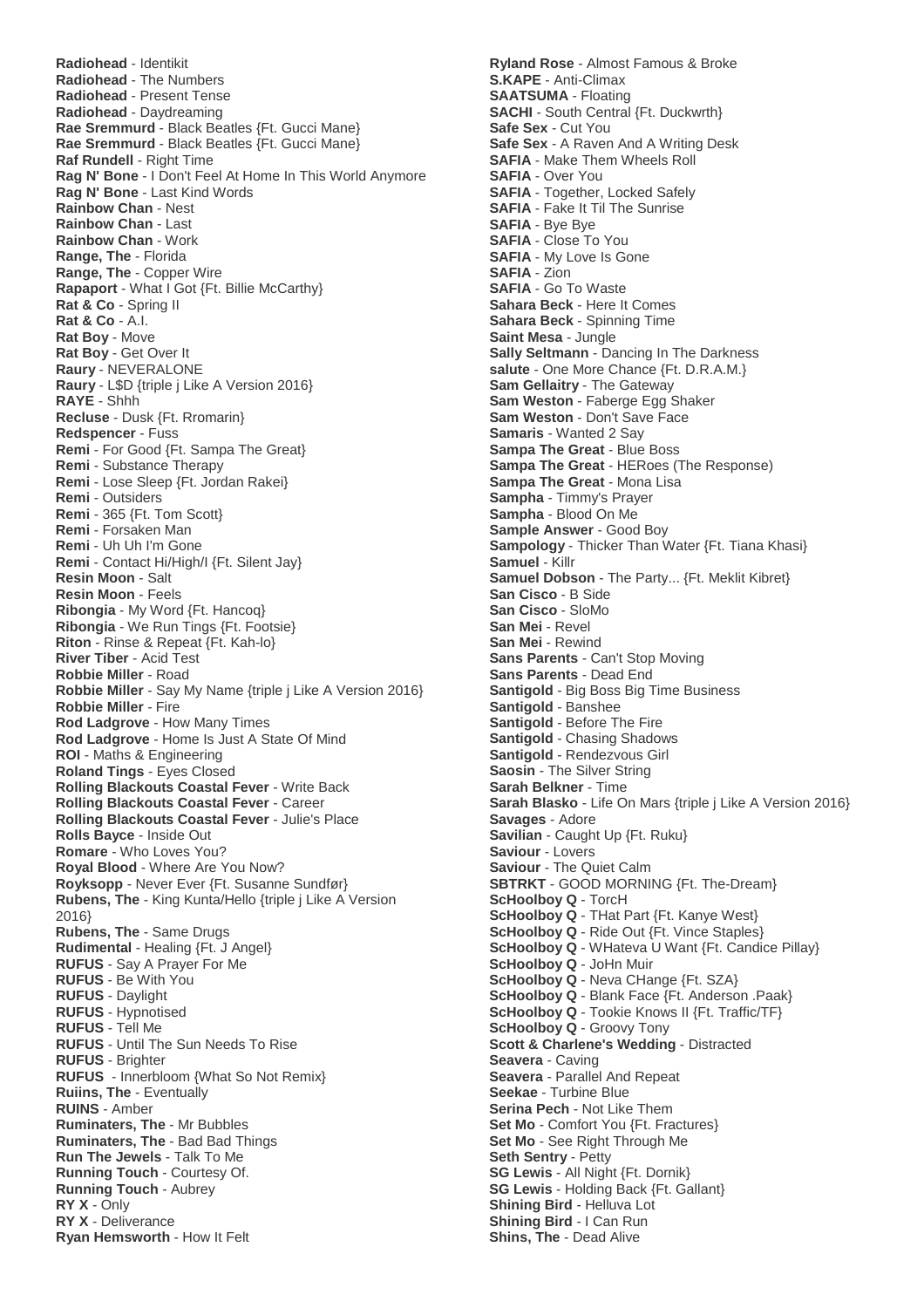**Shitz, The** - How Long **ShockOne** - City Lock {Ft. Ragga Twins} **ShockOne** - In This Light {Ft. Savoi} **Shura** - Touch {Ft. Talib Kweli} **Shura** - Nothing's Real **Shura** - What's It Gonna Be? **Shura** - What Happened To Us? **Shura** - Tongue Tied **Silentjay x Jace XL** - Sacrifice **Sinking Teeth, The** - Good Grief **Sinking Teeth, The** - Salt And Stitches **sir Was** - Falcon **Skegss** - Mustang **Skegss** - Spring Has Sprung **Skepta** - Man **Skepta** - That's Not Me {Ft. JME} **Skepta** - Konnichiwa **Skepta** - Lyrics {Ft. Novelist} **Skepta** - Numbers {Ft. Pharrell Williams} **SKIES** - Speed Boy **Slaves** - Spit It Out **Sleigh Bells** - Rule Number One **Sløtface** - Sponge State **Sløtface** - Take Me Dancing **Sløtface** - Bright Lights **Sluggers** - My Head **Slum Sociable** - Name Call **Slumberhaze** - Run As Fast As You Can, Kids **Slumberhaze** - Neon Demon **Slumberhaze** - Silence **Slumberjack** - Open Fire {Ft. Daniel Johns} **Slumberjack** - RA **Smerz** - Because **Smino** - blkjuptr **Smith Street Band, The** - Death To The Lads **Smoke Rings** - Rose Coloured Glasses **Snakehips** - Money On Me {Ft. Anderson .Paak} **So So Glos, The** - Missionary **Sofi Tukker** - Drinkee **Sofi Tukker** - Awoo {Ft. Betta Lemme} **Soft Hair** - Lying Has To Stop **SOHN** - Signal **SOHN** - Conrad **Solange** - Don't You Wait **Solange** - Don't Touch My Hair {Ft. Sampha} **Solange** - F.U.B.U. {The D-Ream/BJ the Chicago Kid} **Solange** - Cranes in the Sky **Sons Of The East** - Lost Cause **Sophie Lowe** - Crazy **Sophie Lowe** - Breathe **Søren Juul** - Dear Child **Soulwax** - Transient Program For Drums And Machinery **Sparrows** - Get To Know You **Speedy Ortiz** - Death Note **Spit Syndicate** - Know Better **Spit Syndicate** - Inhibitions **Spookyland** - God's Eyes **Spookyland** - Big Head **Spring King** - Rectifier **Spring King** - Detroit **St. Albion - Hold On {Ft. Teischa} St. Albion - Ghosting {Ft. Max Frost} St. South** - Lover **Stay At Home Son** - Bluffs And Blocks **Stephen Marley** - So Unjust {Ft. Rakim/Kardinal Offishall} **Sticky Fingers** - Outcast At Last **Sticky Fingers** - Our Town **Sticky Fingers** - One By One **Sticky Fingers** - Sad Songs **Sticky Fingers** - Angel **Sticky Fingers** - Westway **Sticky Fingers** - Flight 101 **Sticky Fingers** - Something Strange {Ft. Remi} **Stillwater Giants** - Montage

**Stone Roses, The** - All For One **Stone Roses, The** - Beautiful Thing **Stonefield** - Stranger **Stonefield** - Changes **Stonefield** - Love **Stonefox** - Dreamstate **Storm The Sky** - Jaded Ghost **Stormzy** - Scary **Straight Arrows** - Turn Me Off **Strangers** - Mirrorland **Stro Elliot - The Summer Love Song Stro Elliot - Gohan Attack Stro Elliot** - The Summer Love Song **Strokes, The** - Drag Queen **Strokes, The** - Threat Of Joy **Strokes, The** - OBLIVIUS **Suicidal Tendencies** - Clap Like Ozzy **SUIIX** - Pacific Dreamer **Sum 41** - Fake My Own Death **Summer Flake** - Shoot And Score **Summer Flake** - Wine Won't Wash Away **Summer Flake** - Son Of A Gun **Sundara Karma** - She Said **Sunflower Bean** - Easier Said **Sunflower Bean** - Come On **Super Magic Hats** - Transpose **Sweater Beats** - Better {Ft. Nicole Millar/Imad Royal} **Sweet Jean** - Main Street **Swet Shop Boys** - Zayn Malik **Swet Shop Boys** - T5 **Swet Shop Boys** - Tiger Hologram **Swick** - Sideline {Ft. Eden} **Swick** - Offside **Syd Arthur - Apricity Sylvan Esso** - Radio **Ta-ku & Wafia** - Meet In The Middle **Ta-ku & Wafia** - Love Somebody **Ta-ku & Wafia** - Leave (Get Out) {triple j Like A Version 2016} **Tambourine Girls, The** - Police **Tapes, The** - At All **Tapes, The** - You Know It's Real **Tash Sultana** - Gemini **Tash Sultana** - Notion **Tash Sultana** - Jungle **TEEN** - Tokyo **Teeth & Tongue** - Dianne **Teeth & Tongue** - Turn, Turn, Turn **Tegan and Sara** - Boyfriend **Teleman** - Dusseldorf **Telling** - Guessing Games **Temper Trap, The** - Thick As Thieves **Temper Trap, The** - Fall Together **Temper Trap, The** - Burn **Temper Trap, The** - Lost **Temper Trap, The** - So Much Sky **Temper Trap, The** - Multi-Love {triple j Like A Version 2016} **Temples** - Certainty **Tenderfoot** - The Balcony Tale **Teskey Brothers, The** - Pain And Misery **Tetrahedra** - Glorious **TH'FIKA** - Stranger **Thandi Phoenix** - Tell Me Where The Lovers Have Gone **Thando** - Trouble **Thao & The Get Down Stay Down** - Nobody Dies **Thao & The Get Down Stay Down** - Astonished Man **These New South Whales** - Meat Hook **THEY.** - Motley Crue **THEY.** - Say When **THEY.** - What You Want **Thom Sonny Green** - Vienna **Thomston** - Float **Thomston x Wafia** - Window Seat **Thundamentals** - Late Nights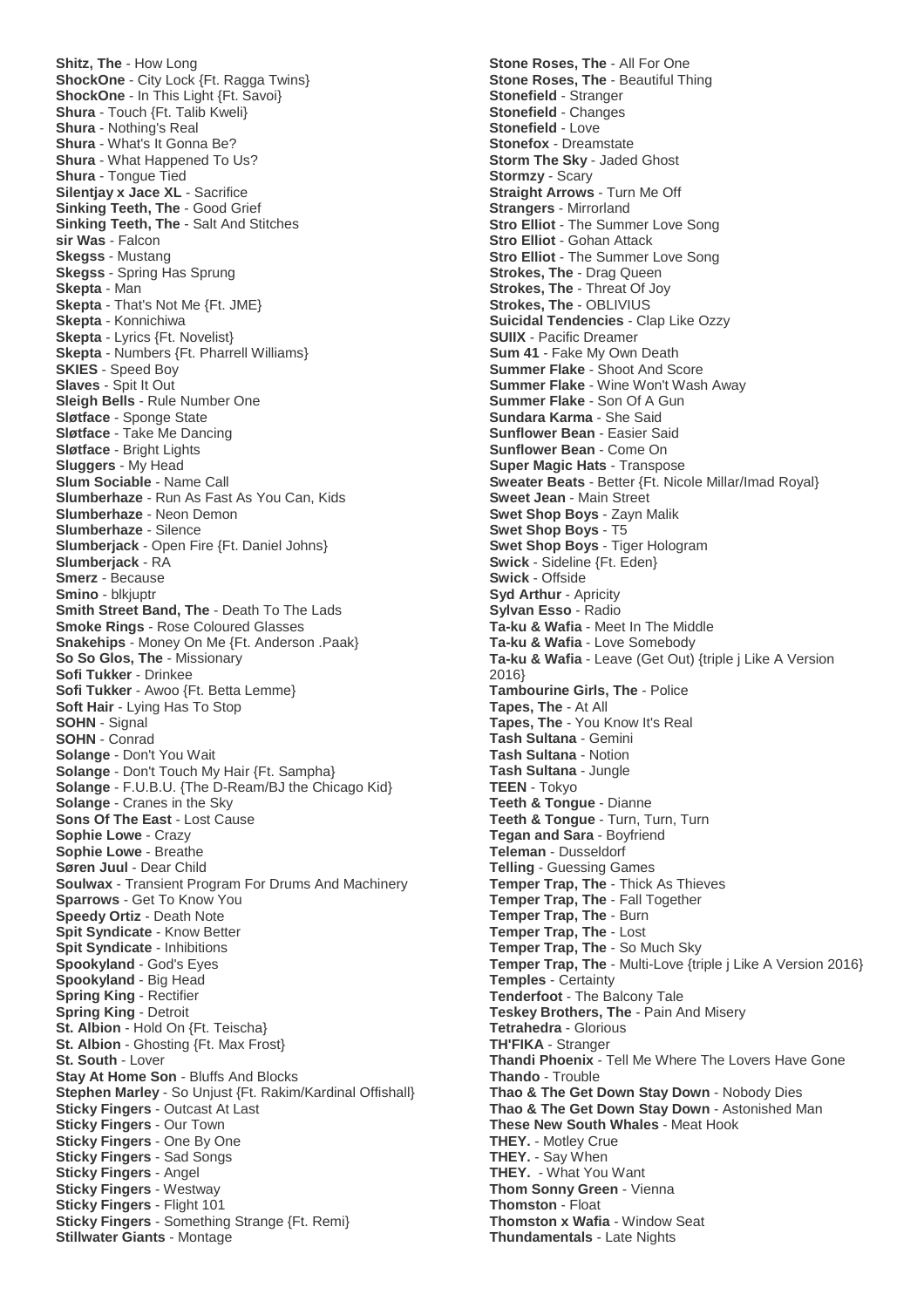**Thundamentals** - Never Say Never **Thundamentals** - Think About It {Ft. Peta & The Wolves} **Thundercat** - Bus In These Streets **Tia Gostelow** - State Of Art **Tia Gostelow** - Vague Utopia **Tiber** - Wings **Tiga** - 3 Rules **Tiga** - Make Me Fall In Love **Tigerilla** - Tulips {Ft. Gill Bates} **Tigertown** - Lonely Cities **Tigertown** - Papernote **Timberwolf** - Something That I Said **Timothy Nelson** - We Never Change **Tinpan Orange** - Rich Man **Tiny Giants** - Suicide **Tiny Little Houses** - Milo Tin **Tiny Little Houses** - Song Despite Apathy **Tired Lion** - Not My Friends **Tired Lion** - Agoraphobia **Tkay Maidza** - Always Been **Tkay Maidza** - Afterglow **Tkay Maidza** - Carry On {Ft. Killer Mike} **Tkay Maidza** - Simulation **Tkay Maidza** - Tennies **Tkay Maidza** - Monochrome **Tkay Maidza** - Follow Me **Tkay Maidza** - Drumsticks No Guns **Tkay Maidza** - State Of Mind **Todd Terje & The Olsens** - Firecracker **Tom Thum** - Rachet Face **Top Lip** - Undone **Top Lip** - Home **Topaz Jones** - Tropicana **Topaz Jones** - Powerball **Tora** - Poly Amor **Totally Unicorn** - Customer Service Station **Touche Amore** - Palm Dreams **Tourist** - To Have You Back **Tourist** - Run **Tourist** - U **Tourist** - Foolish **Tourist** - Separate Ways **Tourist** - Wait **Tourist** - Waves **Tourist** - Too Late **Tourist Dollars** - Horse Girl **Towkio** - Playin Fair {Ft. Joey Purp} **Towkio** - Tear Drop **Travis Scott** - The Ends **Travis Scott** - Through The Late Night **Travis Scott** - Sweet Sweet **Travis Scott** - Goosebumps **Travis Scott** - Guidance **Trophy Eyes** - Chlorine **Trophy Eyes** - Breathe You In **Trophy Eyes** - Counting Sheep **Trophy Eyes** - Heaven Sent **True Vibenation** - The World Is Ours **Tully On Tully** - Honestly **Turnstile** - Move Thru Me **Twelve Foot Ninja** - Invincible **Twelve Foot Ninja** - Dig For Bones **Twelve Foot Ninja** - Sick **Twin Fires** - Two Hands **Twin Fires** - Let Me Be Your Man **Twin Peaks** - Walk To The One You Love **Two Door Cinema Club** - Are We Ready? (Wreck) **Two Door Cinema Club** - Bad Decisions **Two Door Cinema Club** - Gameshow **Two Door Cinema Club** - Surgery **Two Door Cinema Club** - Ordinary **Two People** - Fading **Two People** - If We Have Time **Tycho** - Division

**Tycho** - Epoch **Tycho** - Horizon **Tyler Touché** - New To You **Underworld** - I Exhale **Underworld** - If Rah **Unknown Mortal Orchestra** - Shakedown Street **Unknown Mortal Orchestra** - First World Problem **Urthboy** - Second Heartbeat {Ft. Sampa The Great/Okenyo} **Urthboy** - Daughter Of The Light {Ft. Kira Puru} **Urthboy** - Rushing Through Me {Ft. Bertie Blackman} **Urthboy** - The Arrow {Ft. Timberwolf} **Urthboy** - Roll Up Your Sleeves {Ft. Kira Puru/Tom Thum} {triple j Like A Version 2015} **UV boi** - Show You {Ft. MTNS} **Vallis Alps** - Fading **Vance Joy** - Straight Into Your Arms **Vancouver Sleep Clinic** - Killing Me To Love You **Vancouver Sleep Clinic** - Someone To Stay **Vanns, The** - Skinny Legs **VANT** - Fly-By Alien **VANT** - KARMA SEEKER **Velociraptor** - Hunk With A Hunch **Venus II** - Inside Yr Sun **Vera Blue** - Settle **Vera Blue** - Fingertips **Vera Blue** - Breathe Life {triple j Like A Version 2016} **Verge Collection** - Class Of '09 **Vessels** - 4AM **Vessels** - Are You Trending? **Vic Mensa** - No Chill {Ft. Skrillex} **Vic Mensa** - Dynasty **Vic Mensa** - Danger **Vic Mensa** - There's Alot Going On **Vic Mensa** - 16 Shots **Vince Staples** - Prima Donna {Ft. A\$AP Rocky} **Vince Staples** - Smile **Vince Staples** - Loco {Ft. Kilo Kish} **Vines, The** - In Miracle Land **Viola Beach** - Boys That Sing **Violent Soho** - Viceroy **Violent Soho** - How To Taste **Violent Soho** - So Sentimental **Violent Soho** - No Shade **Violent Soho** - Evergreen **Violent Soho** - Waco **Violent Soho** - Blanket **Violent Soho** - Lazy Eye {triple j Like A Version 2016} **Vitalic** - Waiting For The Stars **VS** - Millions **WAAX** - This Everything **WAAX** - Same Same **Walken** - Eagle Eye **Walking Who, The** - Lewiside **Wall Of Death** - Loveland **WALLACE** - Negroni Eyes **Wallace** - Is It You? **Wallace** - Raffled Roses **War On Drugs, The** - Touch Of Grey **Warpaint** - New Song **Warpaint** - Whiteout **Washington** - Saint Lo **Wedding Ring Bells** - Constantly **Wedding Ring Bells** - That Joke Was Wasted On You **Weeknd, The** - Starboy {Ft. Daft Punk} **Weeknd, The** - I Feel It Coming {Ft. Daft Punk} **Weeknd, The** - Sidewalks {Ft. Kendrick Lamar} **Weeknd, The** - Secrets **Weeknd, The** - Rockin' **Weeknd, The** - Party Monster **Weeknd, The** - False Alarm **Weeknd, The** - Reminder **Wesley Fuller** - Melvista **Wesley Fuller** - Runaway Renee **West Thebarton Brothel Party** - Red Or White